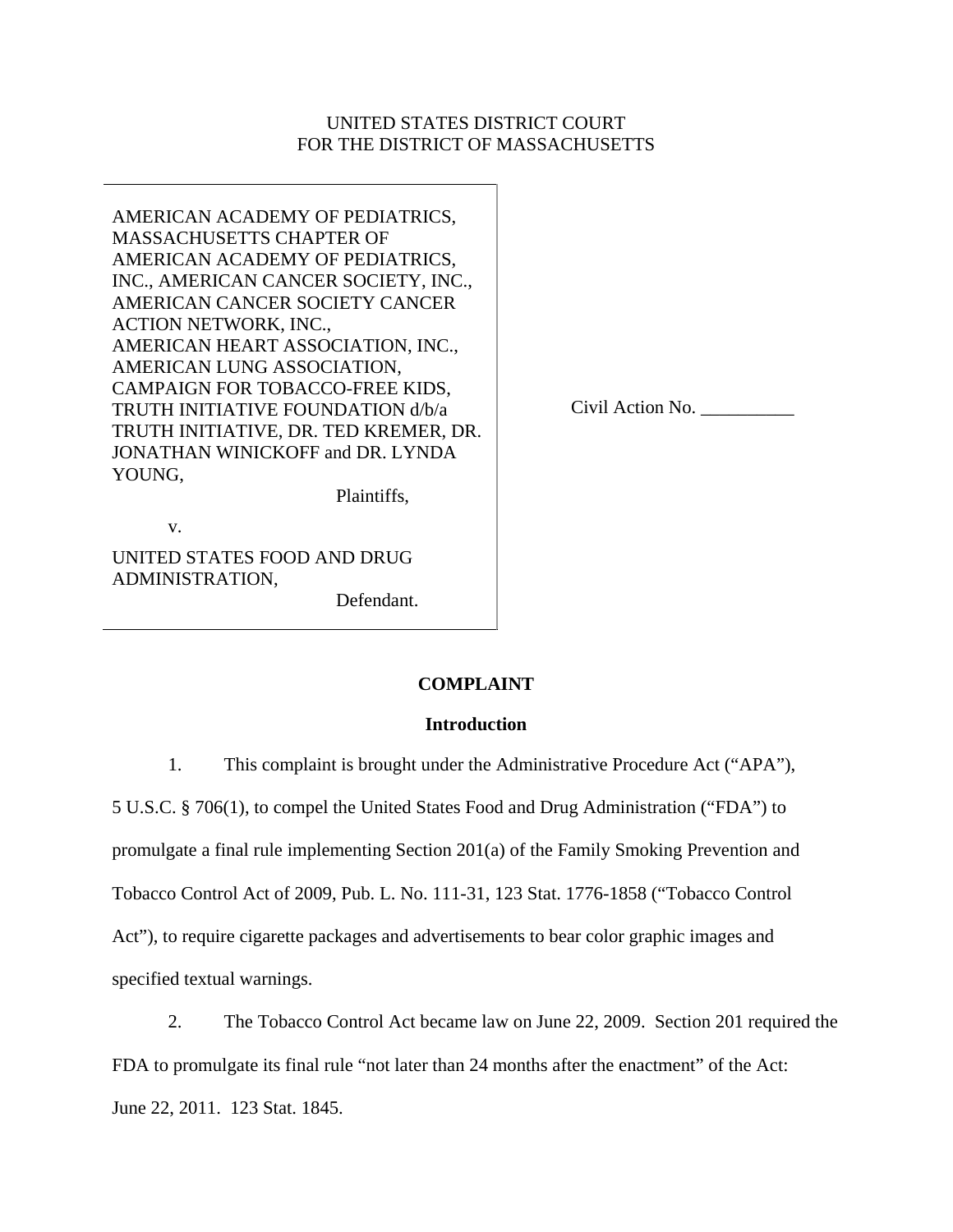3. Shortly after passage of the Act, and before the FDA began rulemaking proceedings under Section 201, in August 2009 various tobacco product manufacturers and sellers brought suit in the United States District Court for the Western District of Kentucky claiming that Section 201 was unconstitutional on its face as an infringement of free speech under the First Amendment of the United States Constitution. In January 2010, the District Court held that the provisions of Section 201 were not unconstitutional on their face and denied relief. The Court of Appeals for the Sixth Circuit affirmed that decision in March 2012 and the Supreme Court declined to review the issue.

4. On November 12, 2010, the FDA commenced a notice-and-comment rulemaking proceeding under Section 201. 75 Fed. Reg. 69,524.

5. On June 22, 2011, exactly two years after the Tobacco Control Act was enacted, the FDA promulgated a final rule designating nine graphic warning labels depicting the negative health consequences of cigarette smoking as required by Section 201 and set September 22, 2012 as the time by which such warning labels would be required. Required Warnings for Cigarette Packages and Advertisements, 76 Fed. Reg. 36,628 (June 22, 2011) ("2011 Rule").

6. On September 2, 2011, a group of tobacco product manufacturers and sellers filed an action in the United States District Court for the District of Columbia alleging that the 2011 Rule was unconstitutional as applied because the specific required content, placement and type style of the mandated warning labels infringed their rights of free speech under the First Amendment. The complaint did not challenge the text of the warnings required by Section 201.

7. On February 29, 2012, the United States District Court for the District of Columbia found that the specific warning labels required by the 2011 Rule were unconstitutional and enjoined the enforcement of the rule. On August 24, 2012, the Court of Appeals for the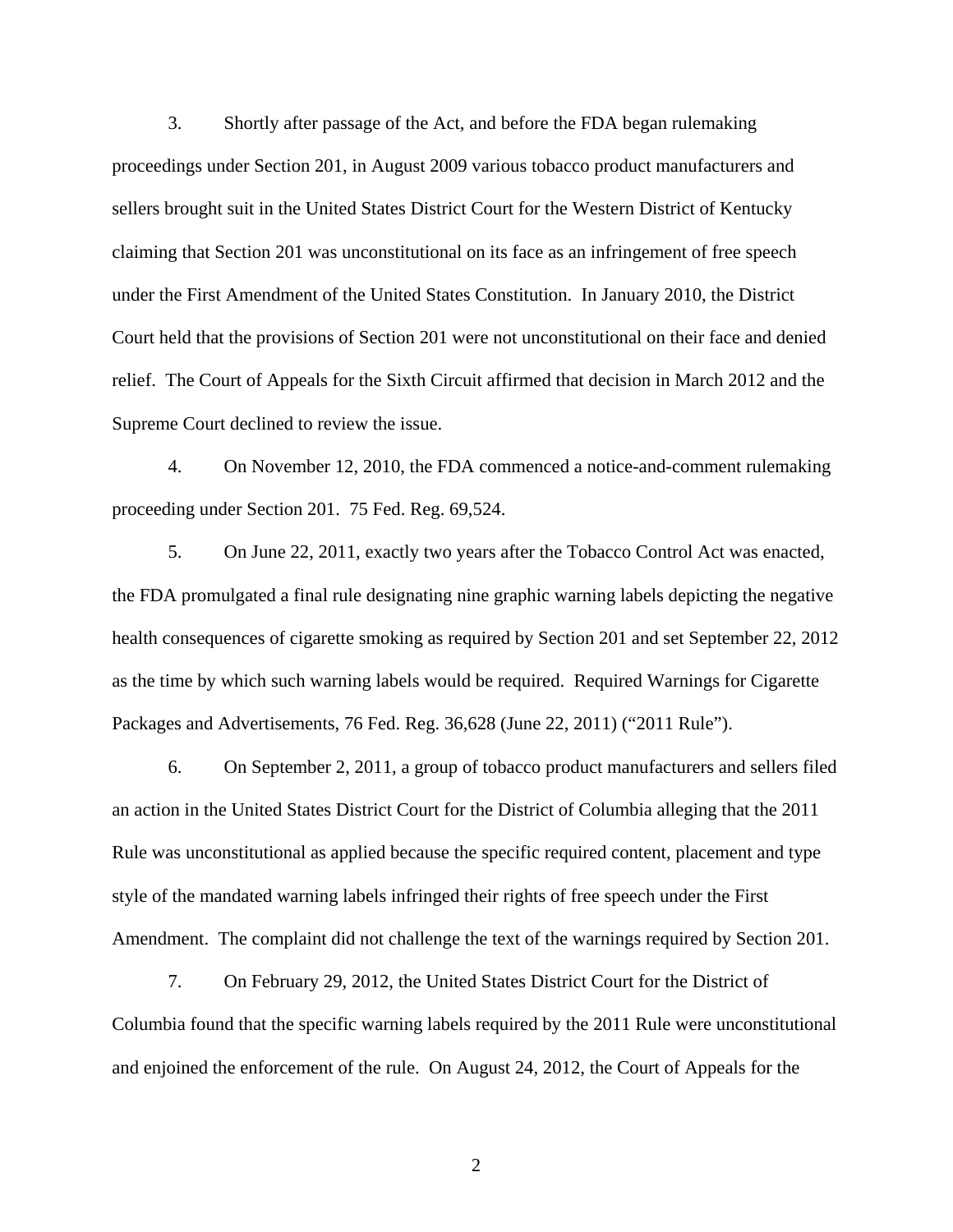District of Columbia Circuit affirmed the judgment of the District Court and vacated the 2011 Rule. The Court of Appeals remanded the rule to the FDA and vacated the District Court's permanent injunction.

8. On March 15, 2013, Attorney General Eric Holder, in a letter to Congress, stated that, given the FDA's plan to undertake research to support a new rule mandating graphic warning labels consistent with the Tobacco Control Act, the Solicitor General had determined not to seek Supreme Court review of the Court of Appeals' ruling.

9. Although more than four years have now passed since the Court of Appeals vacated the 2011 Rule, the FDA has not even begun rulemaking proceedings to promulgate a new graphic warnings rule as required by Section 201. No proposed rule even appears on the FDA's Unified Regulatory Agenda for action during 2016.

10. By vacating and remanding the 2011 Final Rule to the FDA, the Court of Appeals restored the status quo before the 2011 Rule was issued.

11. The FDA is in violation of its nondiscretionary statutory duty to issue a final rule implementing Section 201 no later than June 22, 2011.

12. This Court should compel the FDA to comply with the agency's nondiscretionary statutory duty to promulgate a lawful graphic warning label rule under Section 201.

#### **Jurisdiction and Venue**

13. The jurisdiction of this Court is invoked pursuant to 28 U.S.C. § 1331 and 5 U.S.C. §§ 702-706 and, in the alternative, pursuant to 28 U.S.C. § 1361. Venue is properly within this District under 28 U.S.C. § 1391(e)(1)(c) because plaintiff the Massachusetts Chapter of the American Academy of Pediatrics, Inc. has its principal place of business in Massachusetts and the individual plaintiff pediatricians, Dr. Ted Kremer, Dr. Jonathan Winickoff and Dr. Lynda Young, all reside in Massachusetts.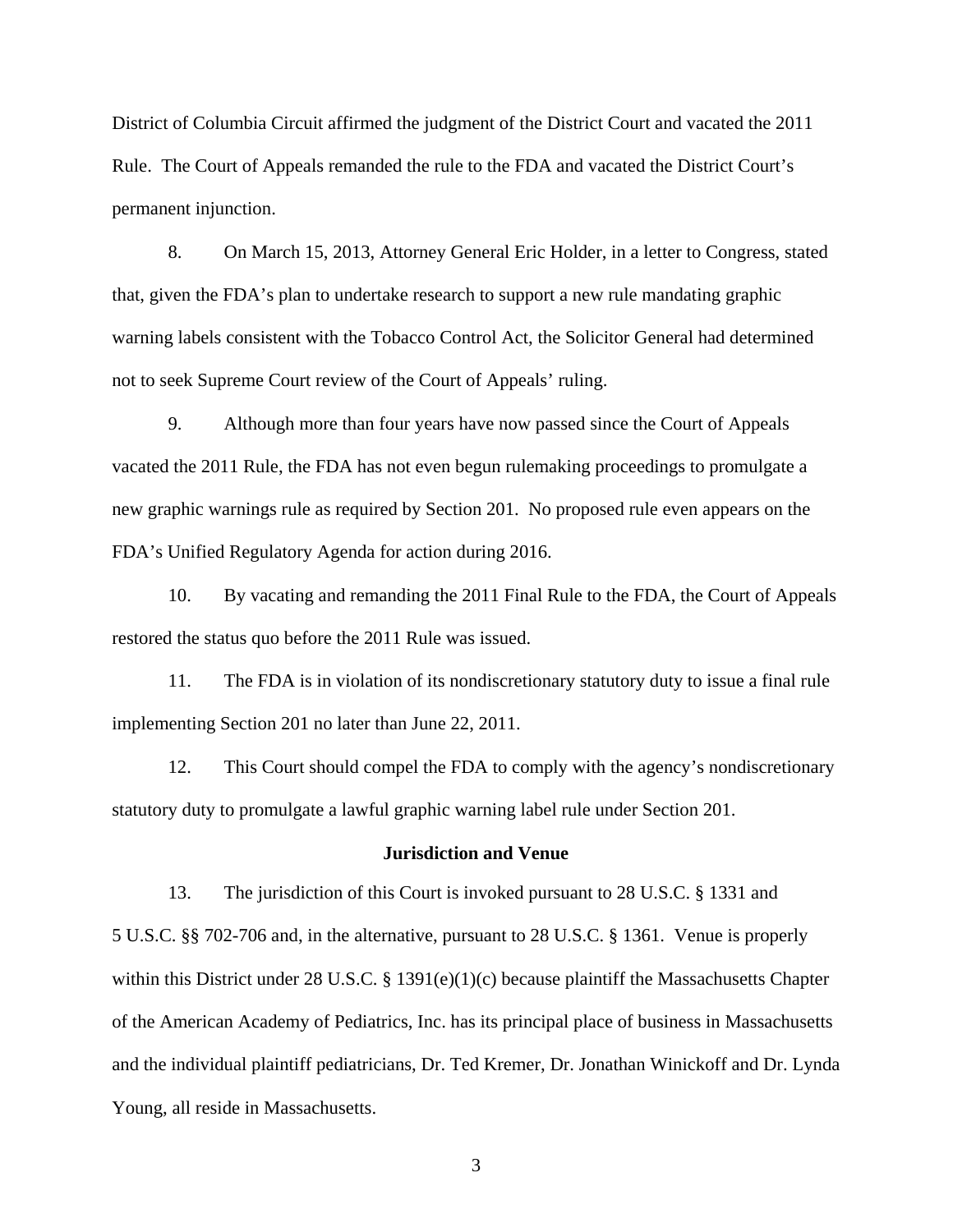## **Parties**

14. Plaintiff the American Academy of Pediatrics ("AAP") is a professional membership organization of 64,000 pediatricians, pediatric medical sub-specialists and pediatric surgical specialists. It is incorporated under the laws of Illinois and operated exclusively for charitable and educational purposes under section  $501(c)(3)$  of the Internal Revenue Code. The AAP's headquarters are located at 141 Northwest Point Blvd., Elk Grove Village, Illinois 60007.

15. The AAP's mission is to attain optimal physical, mental and social health and well-being for all infants, children, adolescents and young adults. To accomplish this goal, the AAP's pediatrician members in Massachusetts and elsewhere actively screen their patients for use of tobacco and provide counseling to their patients and patients' parents about the health hazards of smoking, in an effort to prevent smoking initiation and reduce tobacco smoke exposure. The AAP publishes and distributes to its members a *Clinical Practice Policy to Protect Children from Tobacco, Nicotine, and Tobacco Smoke* ("AAP Clinical Practice Policy"), which describes clinical practice recommendations to physicians on how to screen for tobacco use and counsel their patients and patients' parents, including urging children to make a commitment to being tobacco free, as well as encouraging parents to stop smoking and providing recommendations on obtaining assistance in quitting smoking.

16. The AAP expends substantial resources in providing its physician members tools to screen their patients for tobacco use and counsel their patients and patients' parents against smoking, including production and distribution of the AAP Clinical Practice Policy. The FDA's failure to promulgate a final rule under Section 201 reduces the AAP's effectiveness as a professional association in providing assistance to members because graphic health warnings would reinforce the content and importance of the physicians' counseling and enhance the success of that counseling. The individual physician members of the AAP suffer similar injury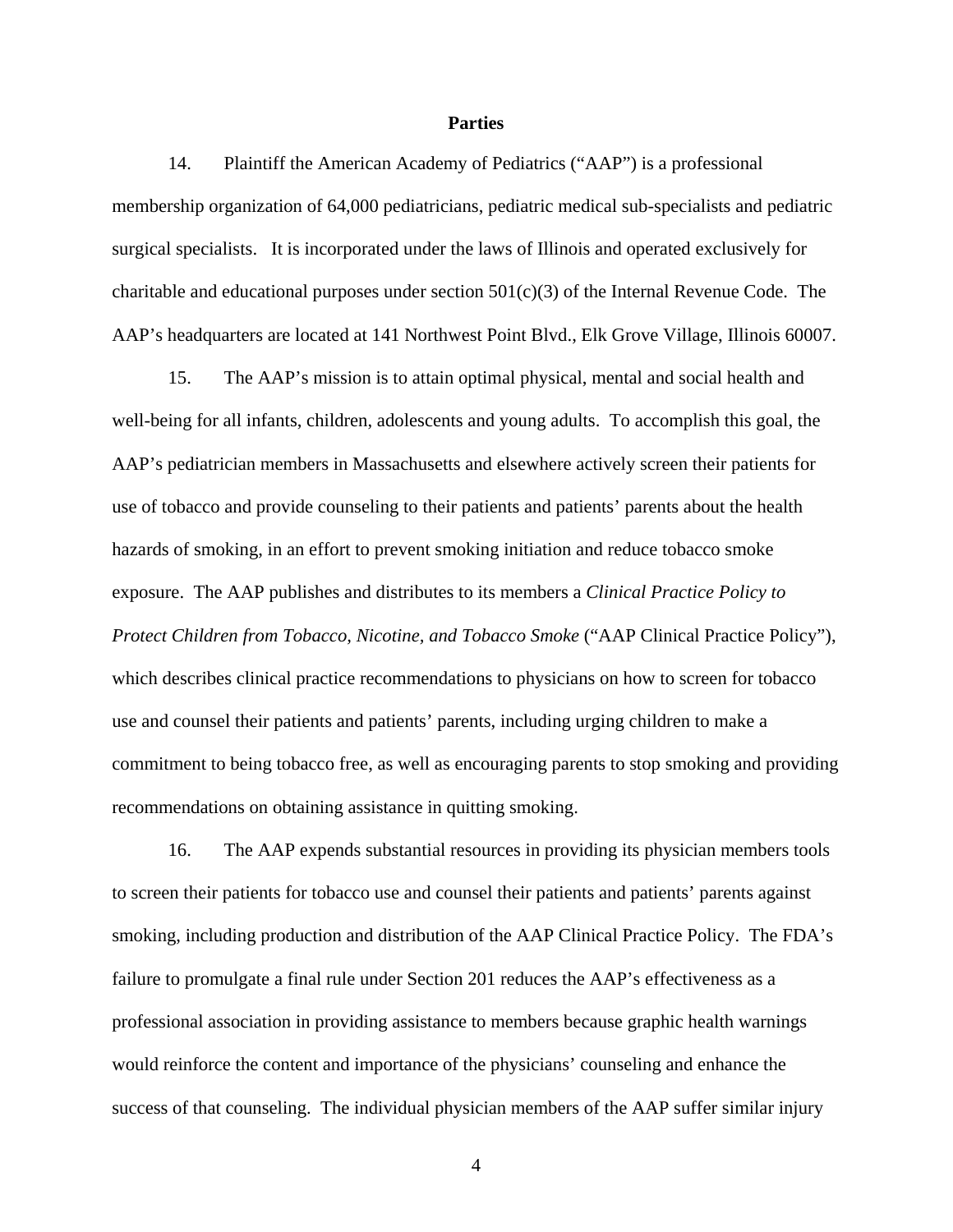from the FDA's failure to issue a final rule requiring graphic warnings because such warnings would make patients and their parents more receptive and responsive to the anti-smoking counseling provided by those physician-members, thus allowing the physician-members to invest less time in providing effective counseling.

17. Plaintiff the Massachusetts Chapter of American Academy of Pediatrics, Inc. ("MCAAP") is a nonprofit corporation organized under Massachusetts law. Its principal place of business is 860 Winter Street, Waltham, Massachusetts, 02451. It is separately incorporated from the AAP and operates under section  $501(c)(6)$  of the Internal Revenue Code. The MCAAP is a membership organization with approximately 1800 members in the Commonwealth of Massachusetts.

18. As a Chapter of the AAP, the MCAAP provides assistance to its physicianmembers in their efforts to screen their patients for tobacco use and to counsel patients and patients' parents about the dangers of smoking, in an effort to prevent smoking initiation and reduce tobacco smoke exposure, consistent with the AAP's Clinical Practice Policy. The FDA's failure to promulgate a final rule under Section 201 reduces the MCAAP's effectiveness as a professional association in providing assistance to members because graphic health warnings would reinforce the content and importance of the physicians' counseling and enhance the success of that counseling. The individual physician members of the MCAAP suffer similar injury from the FDA's failure to issue a final rule requiring graphic warnings because such warnings would make patients and their parents more receptive and responsive to the antismoking counseling provided by those physician-members, thus allowing the physician-members to invest less time and expend fewer resources in providing effective counseling.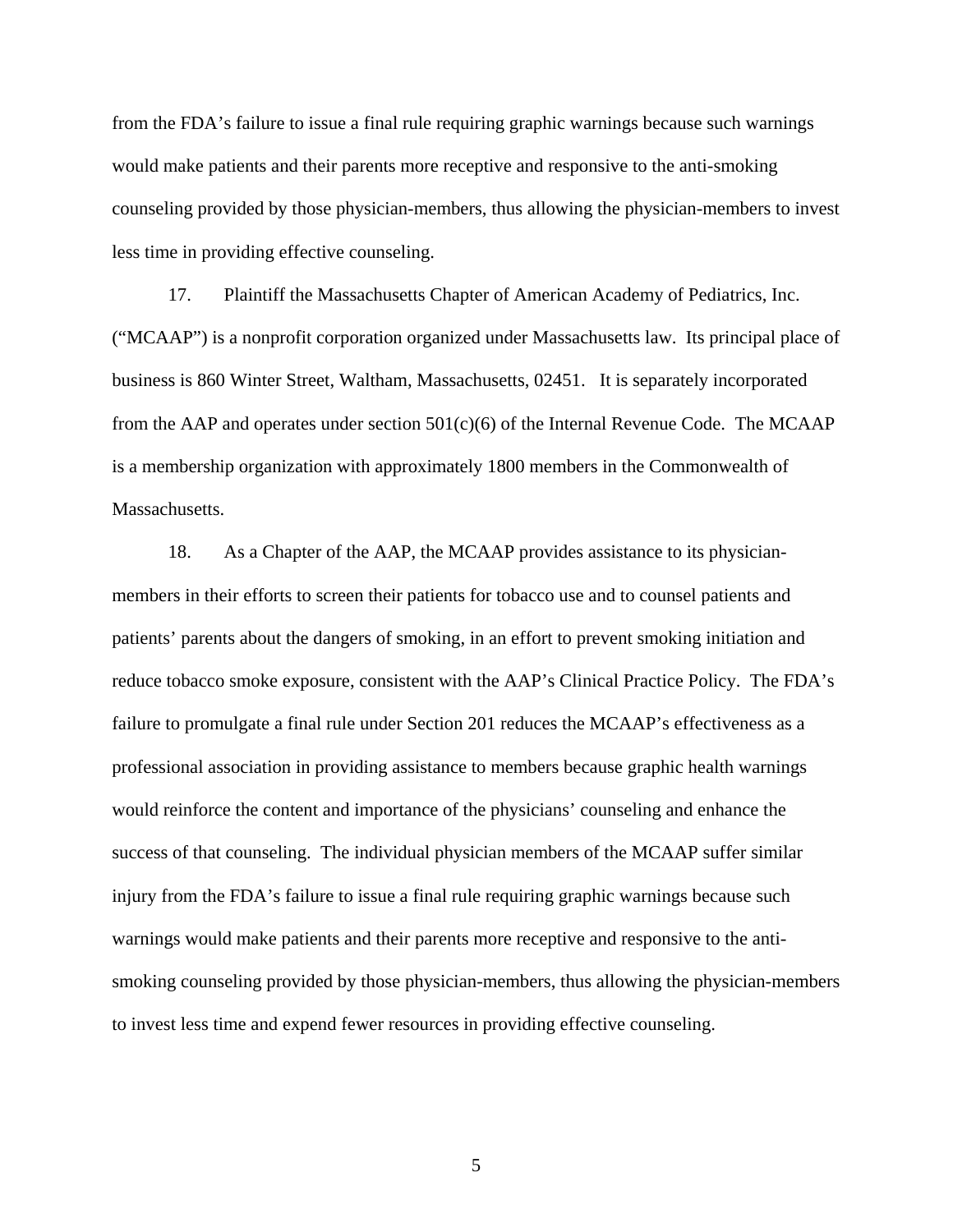19. Plaintiff the American Cancer Society, Inc. ("ACS") is a nationwide, communitybased voluntary health nonprofit organization. It is incorporated under the laws of the State of New York and operated exclusively for charitable and educational purposes under section 501(c)(3) of the Internal Revenue Code. ACS has offices across the nation, including in Massachusetts. Its headquarters are located at 250 Williams Street NW, Atlanta, Georgia, 30303. Its principal place of business in Massachusetts is located at 30 Speen Street, Framingham, Massachusetts.

20. ACS's mission is to eliminate cancer as a major health problem by preventing cancer, saving lives from cancer, and diminishing suffering from cancer through research, education, advocacy and service.

21. ACS has long been engaged in efforts to educate the public about smoking as a cause of cancer, the health benefits of quitting smoking, and the most effective ways of quitting and of helping others quit. Research conducted by ACS in the 1950s established the original scientific link between tobacco use and lung cancer and coronary heart disease. To this day, ACS actively promotes tobacco prevention and cessation programs. For example, ACS annually sponsors The Great American Smokeout, a one-day national event in which smokers are urged to quit for at least one day, as an important step toward a healthier life. ACS also sponsors education, service and counseling programs to help smokers quit. This includes collaborating with Optum in "Quit for Life," a phone-based coaching and web-based learning support service to help smokers quit, and a program called "Freshstart," a group-based face-to-face tobacco cessation program delivered by company-based facilitators. ACS has devoted substantial resources towards these anti-smoking and smoking cessation research, education, advocacy and service initiatives.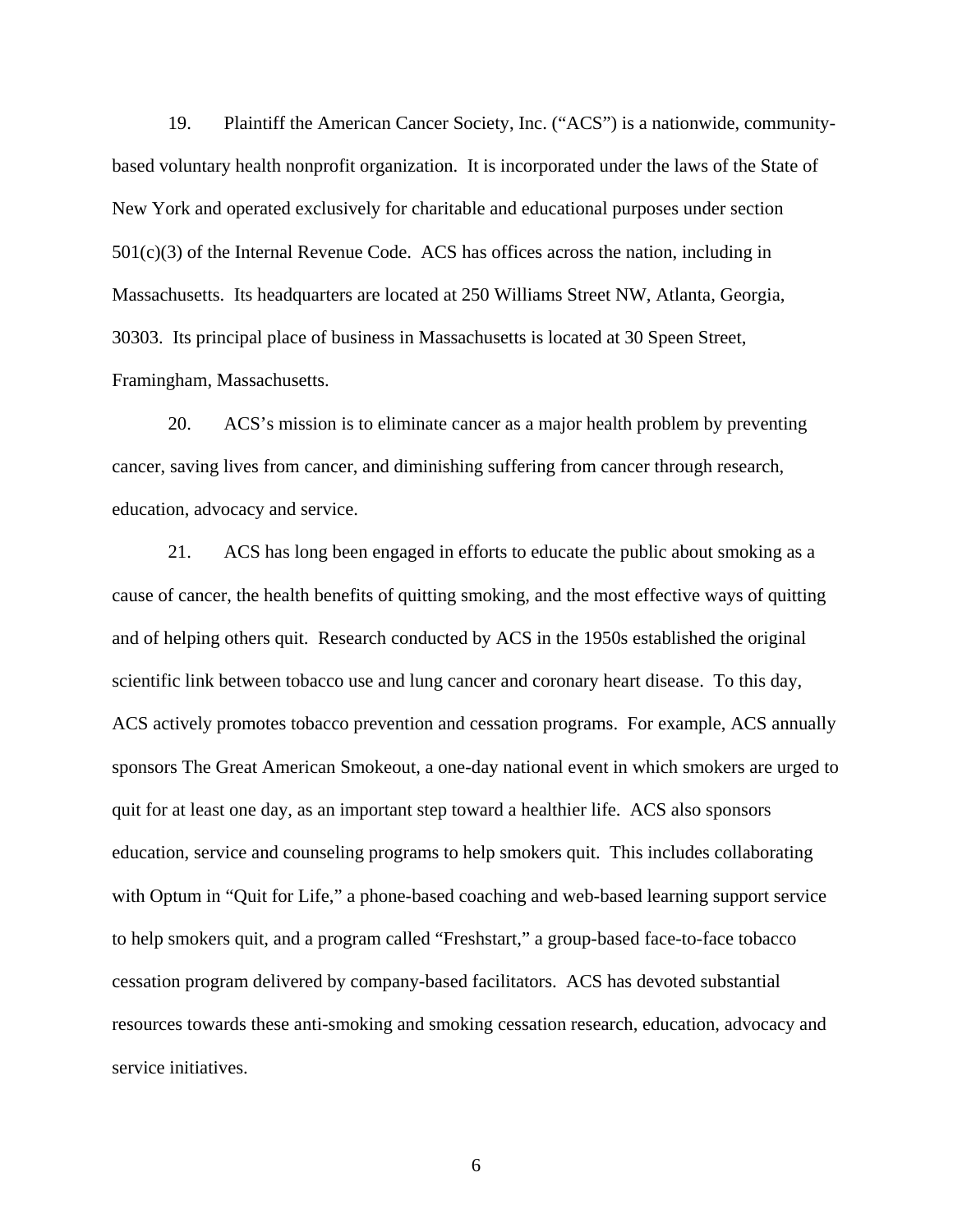22. Timely implementation of the required graphic warning labels is essential to advancing ACS's missions with respect to research, education, advocacy and service. ACS would rely heavily on graphic warning labels to advance its work in this area.

23. The FDA's failure to issue a final rule under Section 201 makes it more difficult for ACS to educate the public about the dangers of smoking and effectively counsel smokers to quit. The absence of larger, more effective textual warnings and prominent graphic warnings on cigarette packaging and in cigarette advertising makes it more difficult for ACS to educate and counsel members of the public not to smoke. If graphic warning labels were required by a final rule promulgated by the FDA, smokers would be better informed and more motivated to quit, and the individuals assisted by ACS's cessation programs would be more receptive to undertaking the effort required to quit and persevering to overcome a strong addiction. Graphic warning labels would require ACS to expend fewer resources and the effectiveness of its programs would be enhanced.

24. The American Cancer Society Cancer Action Network, Inc. ("ACS CAN") is a nonprofit organization incorporated in the District of Columbia, with its principal place of business in Washington, D.C. Created in 2001, ACS CAN is the nonpartisan advocacy affiliate of ACS and is incorporated separately under section  $501(c)(4)$  of the Internal Revenue Code. ACS CAN is the nation's leading cancer advocacy organization dedicated to making cancer issues a priority. ACS CAN is a membership organization, with approximately 47,000 members nationwide and over 1,000 members in Massachusetts. Its principal place of business in Massachusetts is located at 30 Speen Street, Framingham, Massachusetts.

25. Because smoking is a leading cause of lung and other forms of cancer, ACS CAN has, since its founding, been a leader in educating the public about the dangers of smoking and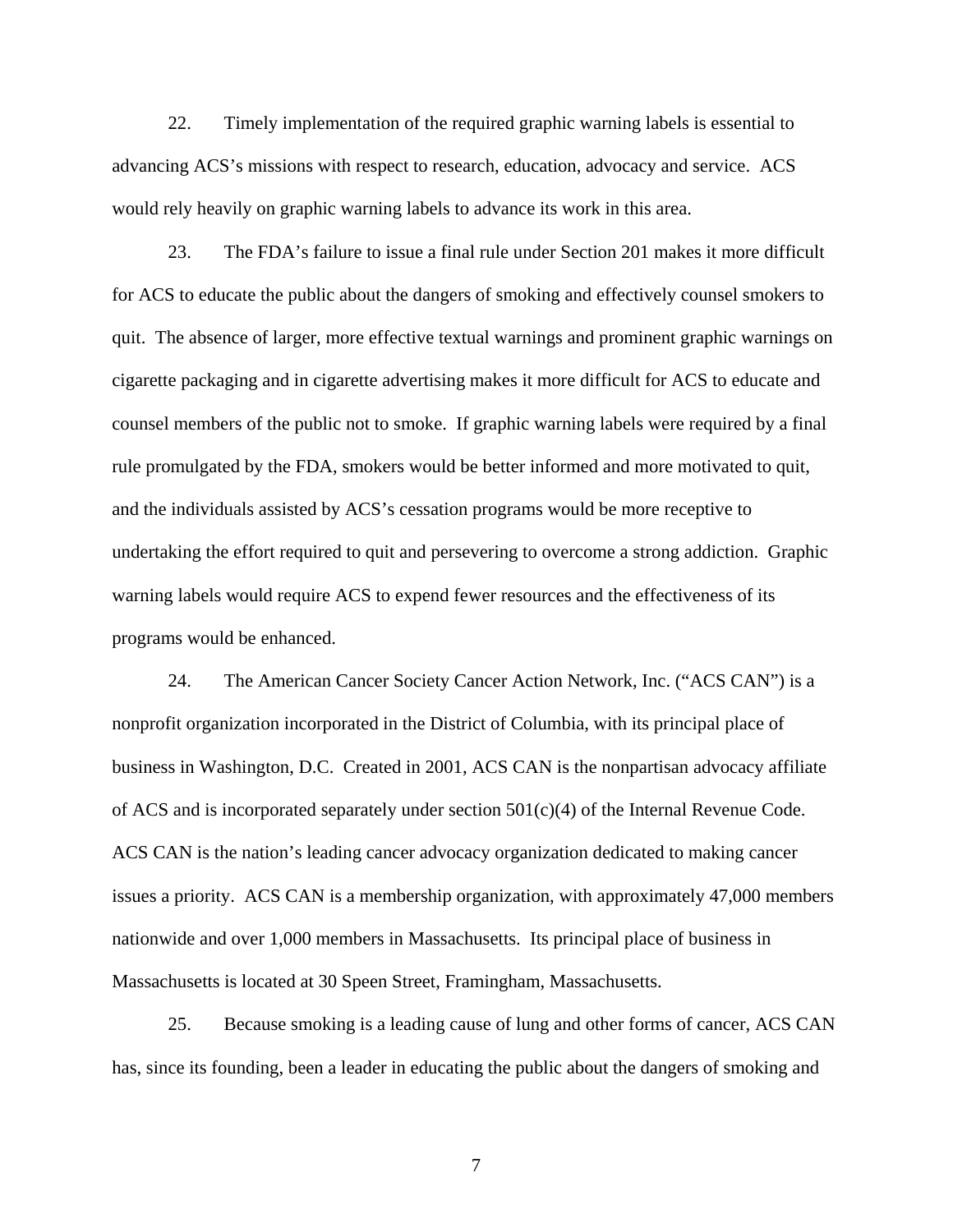advocating for policies and programs to discourage smoking initiation and help smokers quit. Through its members and volunteers, ACS CAN advocates for effective tobacco control at every level of government. ACS CAN has been an active participant in FDA tobacco regulatory proceedings since the FDA was given regulatory authority in 2009, including filing comments in the rulemaking proceeding leading to the issuance of the graphic warnings rule in 2011. ACS CAN and its members continue to devote substantial resources to educating the public about the dangers of smoking.

26. The FDA's failure to issue a final rule under Section 201 makes it more difficult for ACS CAN and its individual members to educate the public about the dangers of smoking because the public is deprived of the effective and reinforcing communication of those dangers through strong graphic health warnings. Effective graphic warning labels would therefore require ACS CAN and its individual members to expend fewer resources to educate the public about the dangers of smoking and their public education efforts would be enhanced.

27. The FDA's failure to issue a final rule requiring graphic warning labels also makes it more difficult for individual ACS CAN members who seek to educate their children and other family members about the dangers of smoking and discourage them from smoking. Because graphic health warnings more effectively communicate the dangers of smoking to children and other family members of ACS CAN members than the current textual warnings, the absence of graphic warning labels impedes the efforts of such members to ensure that their children and other family members understand the dangers of smoking and decide not to smoke.

28. Plaintiff the American Heart Association, Inc. (the "AHA") is a nonprofit corporation organized under the laws of New York with its principal place of business in 7272 Greenville Avenue, Dallas, Texas. It is a tax-exempt organization under section  $501(c)(3)$  of the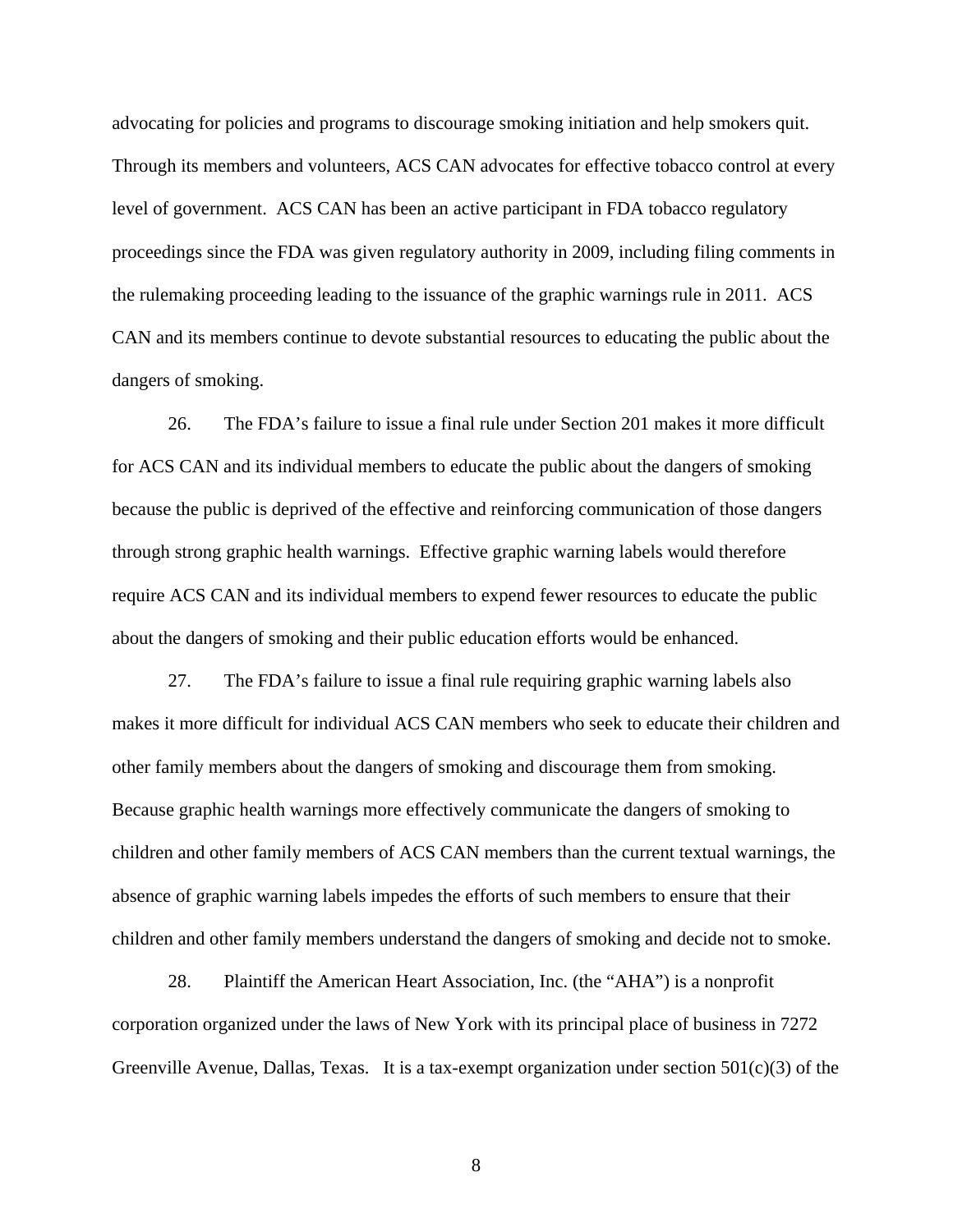Internal Revenue Code. Its principal location in Massachusetts is  $3005<sup>th</sup>$  Avenue, Suite 6, Waltham, Massachusetts, 02451.

29. The AHA provides counseling in schools, churches and hospitals to help prevent youth initiation of tobacco use and help current tobacco users to quit. This counseling involves direct contact with individuals about the consequences of smoking. Through its multi-cultural initiatives department, the AHA works with historically black colleges and universities as well as churches to ensure that strong tobacco-free policies are in place and to provide tobacco users with the resources they need to quit. Through AHA's "Get With The Guidelines" quality improvement program, the AHA seeks to ensure that hospitals are screening for tobacco use among patients and providing cessation resources when needed. One of the principal goals of AHA's programs is to ensure that the individuals who receive counseling fully understand the consequences of cigarette smoking.

30. In addition, the AHA's website provides individuals with a large array of information about the long-term consequences of smoking and strategies to promote cessation. The absence of effective graphic warning labels on cigarette packs and in cigarette advertising makes it more difficult to convince smokers of the true long-term consequences of smoking. This is particularly true with young people, who find it difficult to understand the real long-term consequences of becoming addicted to tobacco. Cigarette packs and advertising carrying graphic warnings would reinforce this message and enhance the effectiveness of AHA counseling programs, which in turn would reduce the cost of such programs to the association. The AHA participated in the rulemaking proceeding that led to the promulgation of the 2011 Rule requiring graphic warning labels.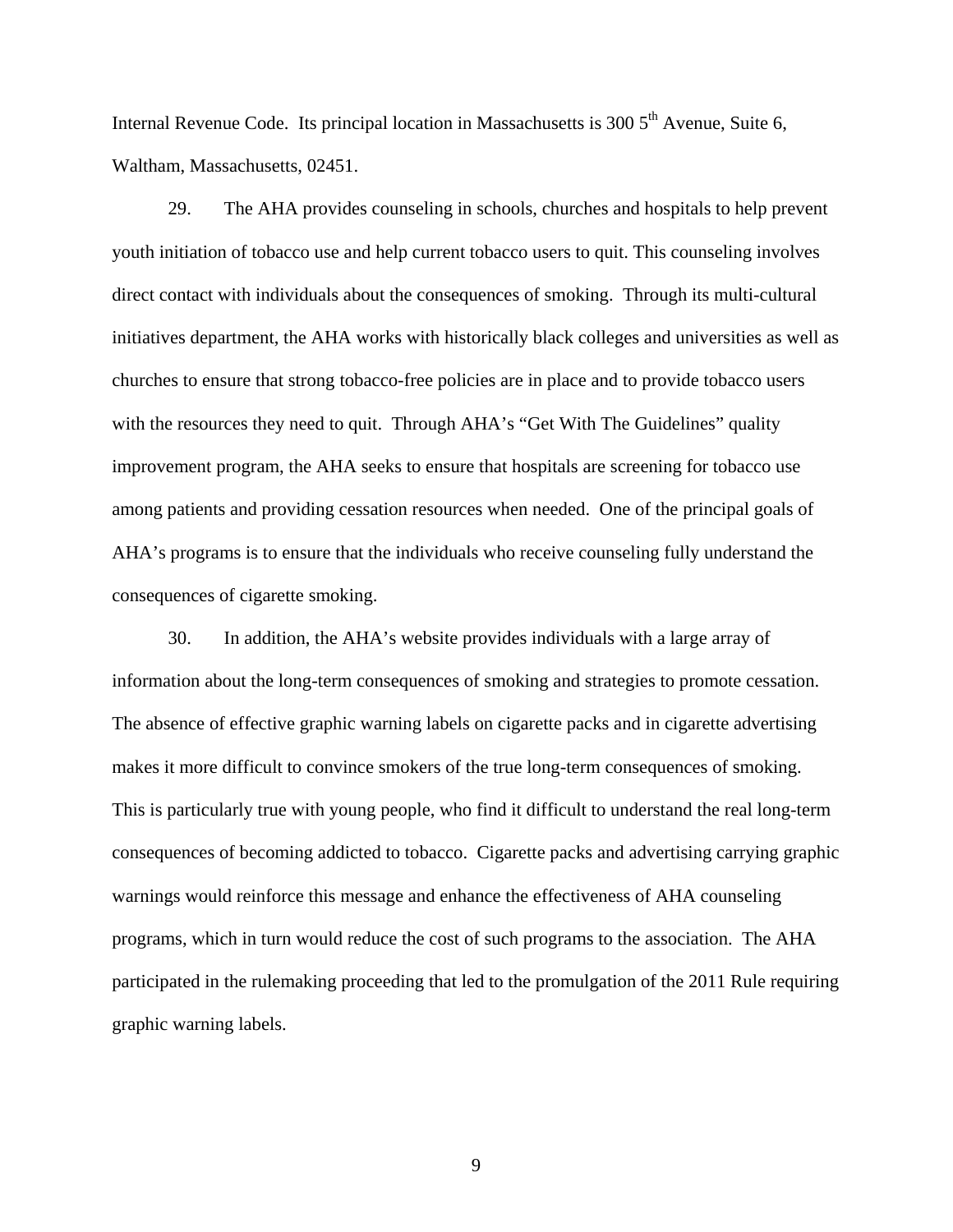31. The American Lung Association ("ALA") is a non-profit voluntary health organization incorporated in the State of Maine with a principal place of business in 55 W. Wacker Drive, Suite 1150, Chicago, Illinois 60601. It is a tax-exempt corporation under section 501(c)(3) of the Internal Revenue Code. Its principal location in Massachusetts is located at 14 Beacon Street, Suite 717, Boston, Massachusetts, 02108.

32. ALA's mission is to save lives by improving lung health and preventing lung disease. The prevention and cessation of the use of tobacco products is an integral part of this mission. Providing effective assistance to smokers who are trying to quit smoking is one of ALA's top priorities. ALA expends substantial resources to sponsor the award-winning Freedom From Smoking Program, which provides smokers with access to certified tobacco treatment specialists on a telephone line, 1-800-LUNGUSA, through responses to online questions, and through an online chat room through which smokers can talk with counselors about quitting. ALA's Freedom from Smoking Plus Program provides a nine-session online course to be completed over a six-week period by smokers that includes telephone and online chat support to smokers trying to quit.

33. The FDA's failure to require graphic warning labels on cigarette packs and in cigarette advertisements impedes ALA's Freedom From Smoking Program by requiring ALA to devote additional resources to educate smokers about the true consequences of smoking and to help provide the motivation for smokers to undertake the difficult task of quitting. If graphic warning labels were required, smokers would be both better informed and more motivated to quit, and the individuals ALA assists in its Freedom From Smoking Program would be better prepared for and more receptive to undertaking the effort required to quit and persevering to overcome a powerful addiction. The fact that ALA must undertake these efforts in the absence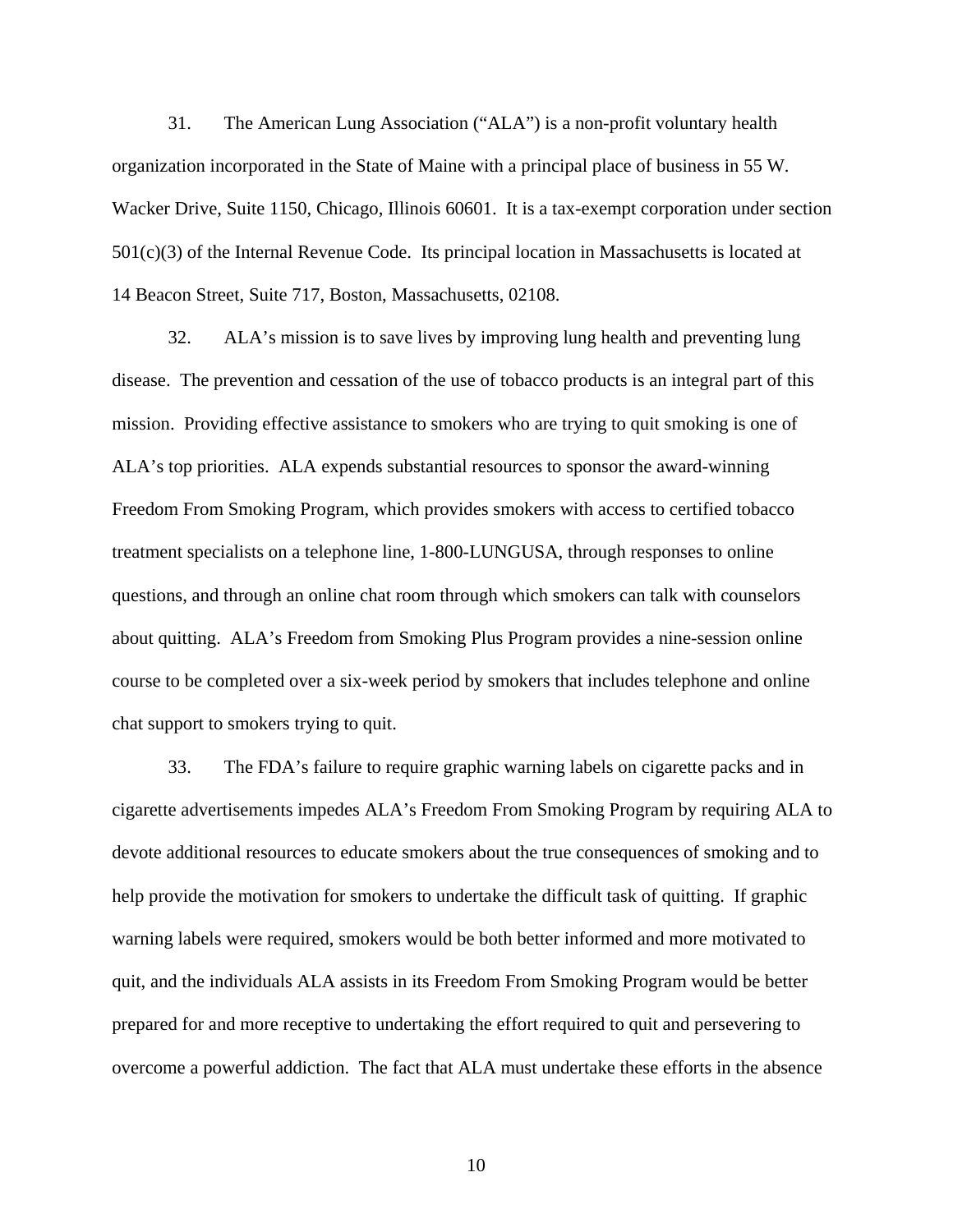of graphic warning labels means that ALA must expend more of its scarce resources to achieve positive results.

34. Plaintiff Campaign for Tobacco-Free Kids ("CTFK") is a tax exempt non-profit corporation under section  $501(c)(3)$  of the Internal Revenue Code, organized under the laws of the District of Columbia. Its principal place of business is 1400 I (Eye) Street, NW, Suite 1200, Washington, D.C. 20005. CTFK works to reduce tobacco use and its deadly toll in the United States and around the world. CTFK engages in public education about the dangers of cigarettes, as well as advocating public policies and sponsoring activities to prevent kids from smoking, help smokers quit and protect everyone from secondhand smoke. Through its youth initiatives, CTFK sponsors youth activities to educate young people about the dangers of smoking and engage them in activities designed to discourage youth from initiating cigarette use and encourage youth smokers to quit smoking. For example, CTFK sponsors Kick Butts Day, a national day of activities that engage youth to speak up against the dangers of tobacco use, generating more than 1,000 events across the United States, including many in Massachusetts. The youth participants plan and conduct events that focus attention on the deadly dangers of tobacco use and urge their peers to be tobacco-free.

35. The FDA's failure to promulgate a rule regarding graphic warning labels has undermined CTFK's activities to educate the public, and particularly young people, about the dangers of smoking. The effectiveness of CTFK's programs would be enhanced by replacing the relatively ineffective textual warnings that have been unchanged on cigarette packages for many years with the warnings mandated by the TCA, which include larger lettering, more prominent placement, more explicit text, and graphics.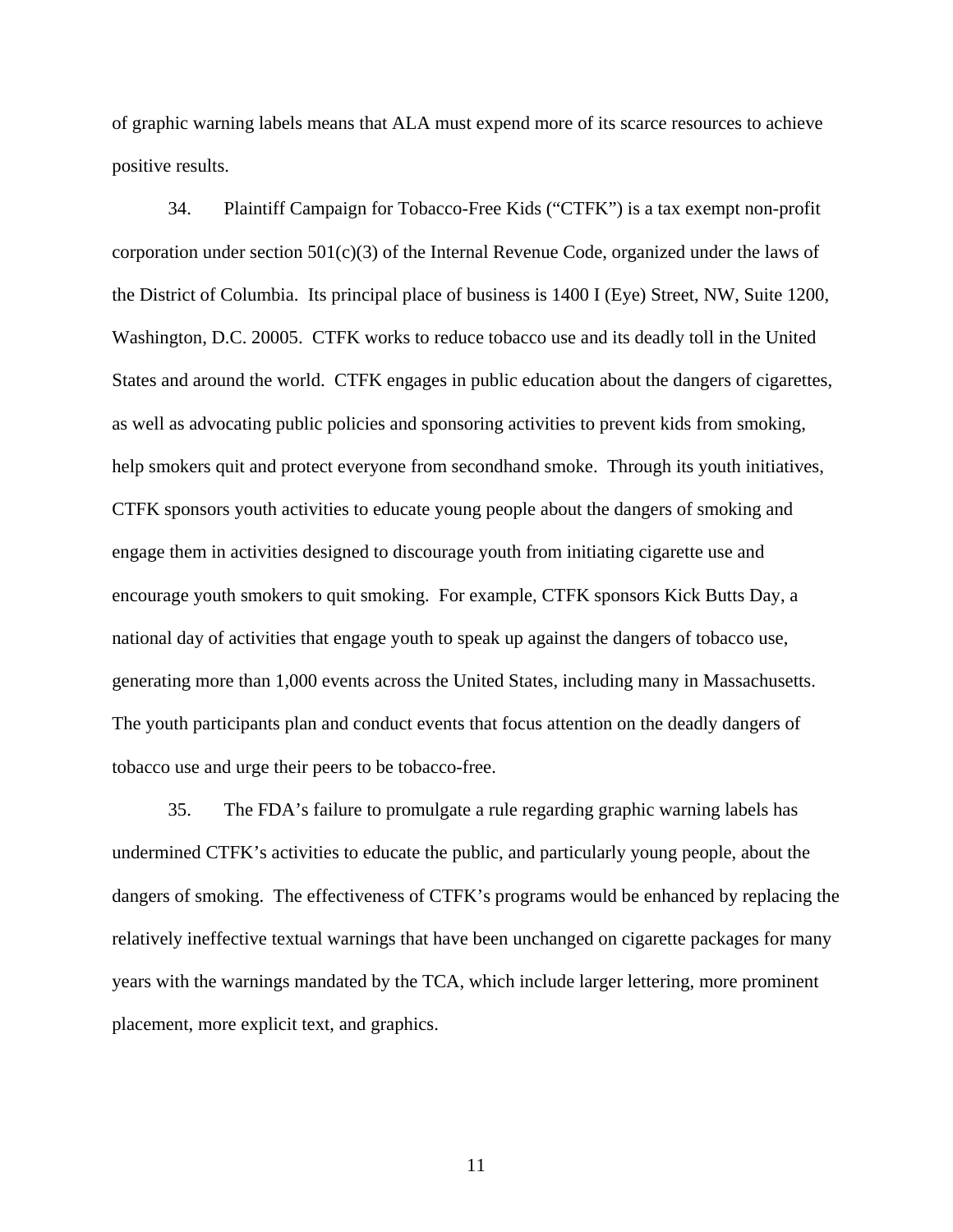36. The FDA's failure to abide by the statutory mandate to issue a final rule requiring graphic warnings on cigarette packages has undermined the effectiveness of CTFK's sponsorship of youth activities to educate young people about the dangers of smoking. It has also made it more difficult for CTFK to engage young people in activities designed to discourage youth from initiating cigarette use and encourage youth smokers to quit smoking.

37. The FDA's failure to abide by the statutory mandate has made it more difficult for CTFK's public education and youth activities to be effective in (a) giving young people an accurate understanding of the dangers of smoking, (b) discouraging initiation of smoking and (c) encouraging young smokers to quit smoking. FDA's failure to abide by the statutory mandate has therefore caused CTFK to expend more resources to achieve the objectives of its public education and youth activities than would have been necessary if the considerable public health benefits of the graphic warnings mandated by Section 201 of the Act had been realized.

38. Plaintiff the Truth Initiative Foundation, d/b/a Truth Initiative ("Truth Initiative") is a Delaware corporation created in 1999 out of the 1998 Master Settlement Agreement ("MSA") resolving litigation brought by 46 states, five U.S. territories and the District of Columbia against the major U.S. cigarette companies. It is a tax-exempt corporation under section 501(c)(3) of the Internal Revenue Code. Its headquarters are located at 900 G Street, NW, 4th Floor, Washington, DC 20001. Truth Initiative's purposes are to study and support programs in the United States to reduce youth tobacco use and to prevent diseases associated with tobacco use.

39. Truth Initiative supports innovative and highly successful programming to educate young people about tobacco so they make informed choices about its use and programming that encourages and assists smokers to quit. For example, Truth Initiative's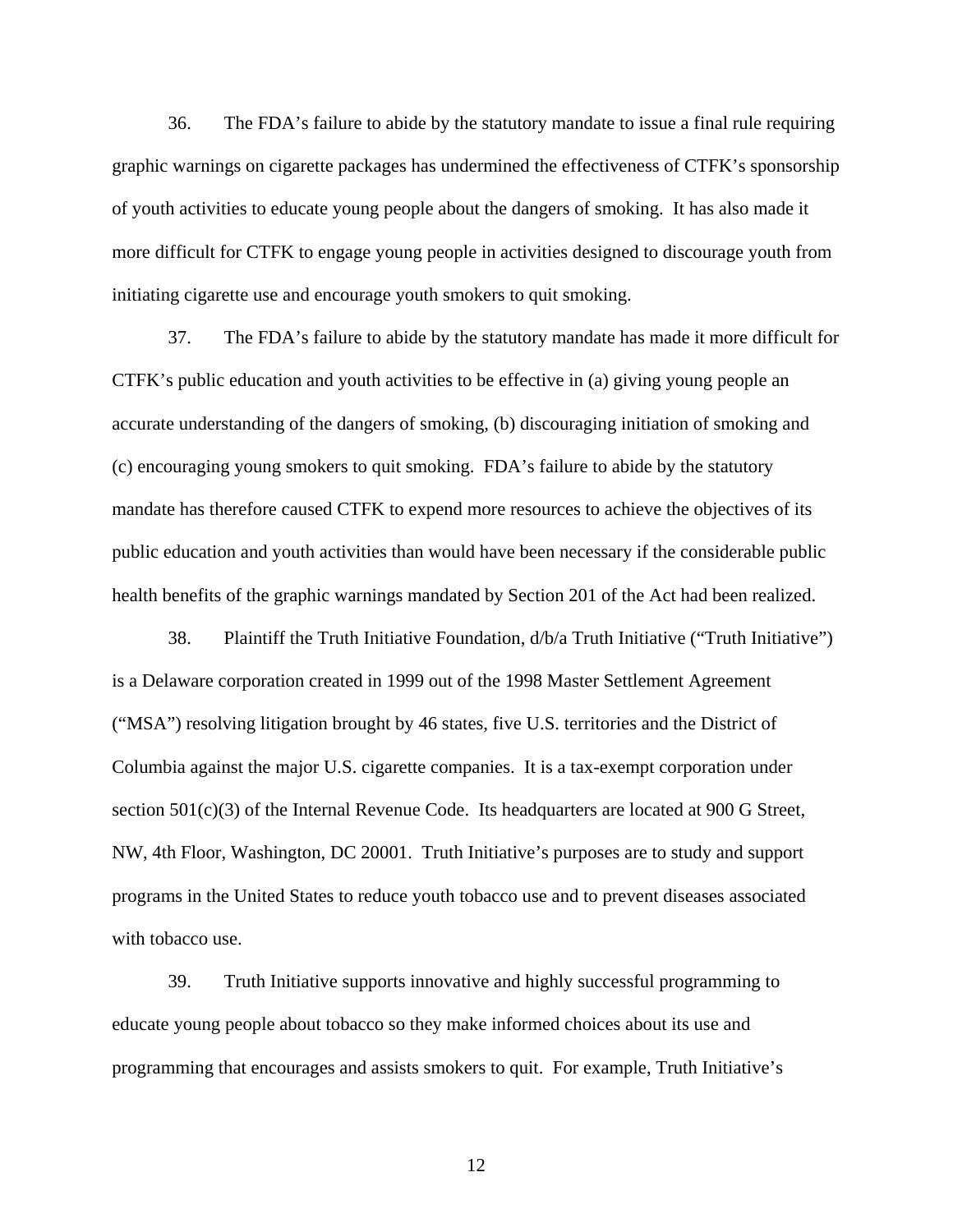nationally recognized truth<sup>®</sup> campaign has reached hundreds of millions of teens and young adults through television, radio and print advertisements, social media, the internet, earned media, and in-person events, with information about the health effects and social costs of tobacco in order to enable young people to make informed decisions about tobacco use. Since 2008, Truth Initiative has offered a free, evidence-based, on-line smoking cessation intervention,  $EX^{\mathcal{B}}$ , to help adults stop smoking. EX has reached over 700,000 persons to date. Truth Initiative also conducts youth activism programs to educate low-income, minority and LGBTQ youth about the health risks of tobacco and encourage them to take an active role in helping their communities become tobacco-free.

40. Research demonstrates that graphic warnings educate the public about the health effects of tobacco and increase and enhance attempts to quit smoking. Because the FDA has failed to promulgate a final rule regarding graphic warnings on cigarette packaging and advertising, Truth Initiative has been forced to devote more funds and resources to its programs. The implementation of graphic warnings would allow Truth Initiative to spend less on, and otherwise devote fewer resources to, certain programs than it otherwise would, thereby making these funds and resources available to be used in other ways to advance Truth Initiative's corporate purposes to improve the public health.

41. Truth Initiative's truth campaign and youth education and activism programs are similarly harmed by the absence of graphic warnings. Truth Initiative must spend more funds and devote additional other resources to these programs to achieve the same results they would achieve had the graphic warnings regulation been promulgated or suffer the diminished impact of these programs. The textual warnings currently on cigarette packages are relatively ineffectual in all of these regards and provide no off-setting benefit to Truth Initiative.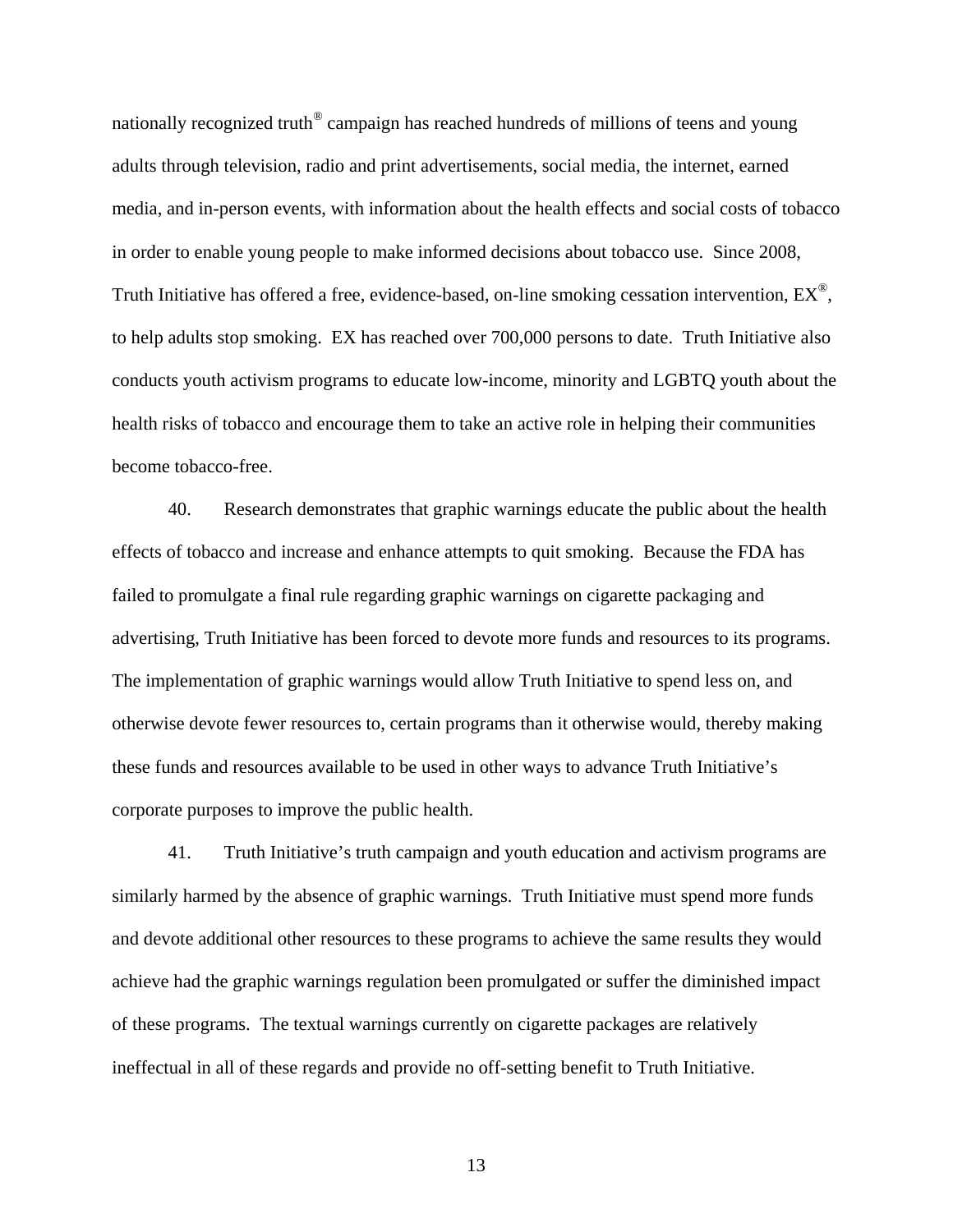42. FDA's failure to issue a rule requiring graphic warnings on cigarette packages has directly undermined Truth Initiative's ability to achieve its corporate purposes by depriving it of these and other benefits. More particularly, FDA's failure has forced Truth Initiative to choose to either spend more funds and work harder to achieve its purposes than it would have had to if the FDA had complied with the statutory mandate, or suffer the diminished effectiveness of its programs. For example, the number of individuals utilizing Truth Initiative's  $EX^{\circledast}$  smoking cessation program at any point in time is linked to the amount Truth Initiative is then spending on paid advertising of the program. Because graphic warnings increase smokers' intents to quit smoking as well as, at least, successful short term quitting, if graphic warnings were on cigarette packages, Truth Initiative could either spend less on paid advertising and devote fewer nonpecuniary resources to achieve the same results it currently achieves or maintain its spending level and help more smokers quit smoking.

43. Truth Initiative has spent over \$200 million on just the three programs described above since June 22, 2011, the statutorily required date for the promulgation of a graphic warnings regulation. It has spent over \$150 million since the date that Attorney General Holder informed Congress that the government would not appeal the D.C. Circuit's decision but would instead undertake additional research to pursue a new rule-making to mandate graphic warnings. The loss of even a small incremental benefit achieved through graphic warnings amounts to significant economic injury to Truth Initiative. The non-pecuniary loss of foregone programmatic impact is also substantial.

44. Plaintiff Dr. Ted Kremer resides in Holden, Massachusetts and is a pediatric pulmonologist licensed by the Commonwealth of Massachusetts. Dr. Kremer is the Director of Pediatric Pulmonology and Sleep Medicine at the Department of Pediatrics at UMass Memorial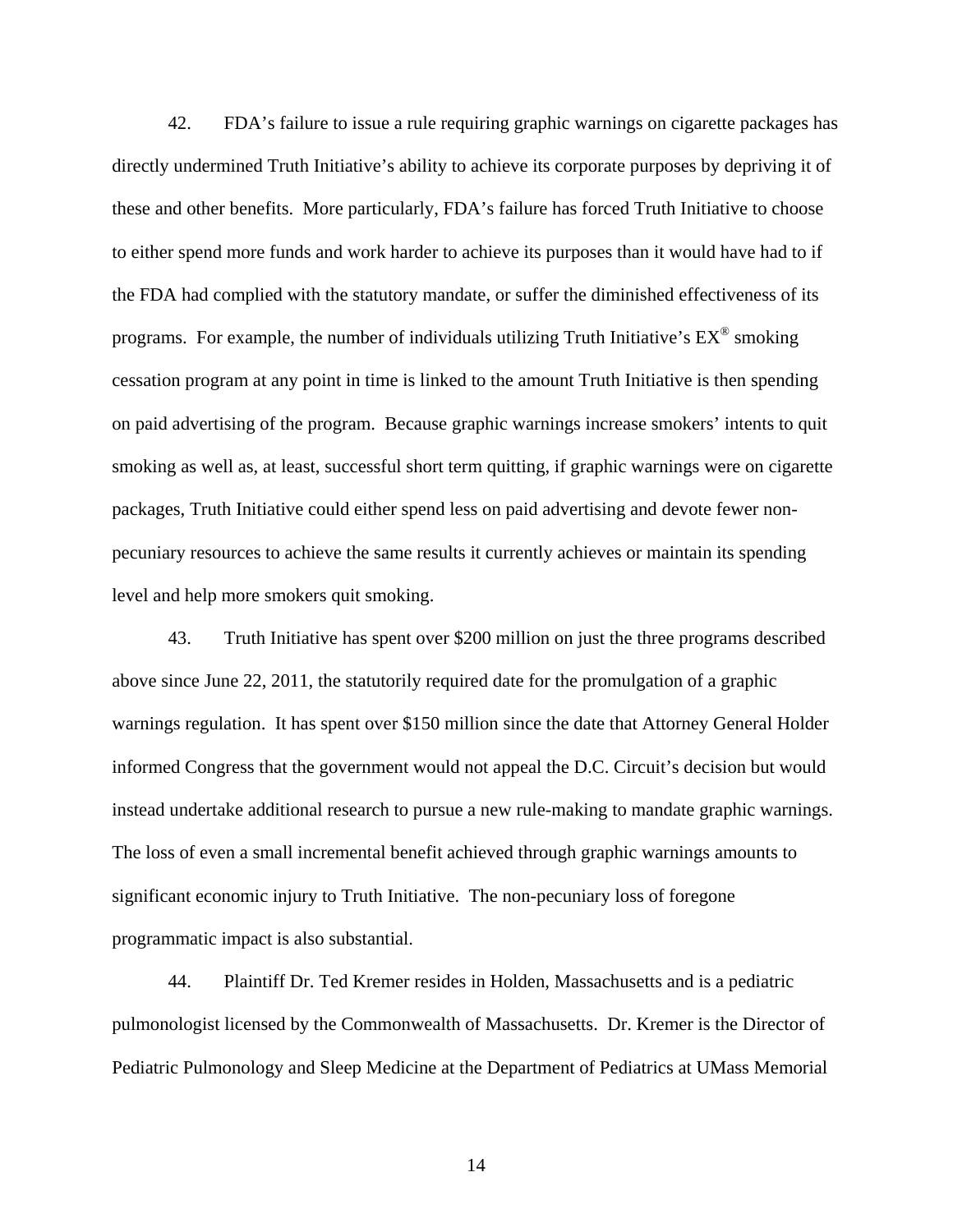Medical Center, 55 Lake Avenue North, Worcester Massachusetts 06155. As part of his regular professional practice Dr. Kremer provides medical care and advice to patients from infancy through college age and to their parents. Many of the patients suffer from pulmonary diseases such as asthma and cystic fibrosis. As part of this practice, Dr. Kremer provides advice to such patients and their parents regarding the long-term consequences of smoking. The adolescent patients Dr. Kremer treats and advises are exposed to pervasive advertising, marketing and promotion of cigarettes, which is particularly effective with adolescents and is designed to make smoking attractive. The absence of graphic warning labels on cigarette packs and advertising makes it more difficult for Dr. Kremer to communicate effectively the long-term consequences of smoking to his patients and their parents and requires the allocation of greater resources to accomplish this objective.

45. Plaintiff Dr. Jonathan Winickoff is a resident of Brookline, Massachusetts and a pediatrician duly licensed to practice medicine in the Commonwealth of Massachusetts. He works as a pediatrician at the Department of Pediatrics, Massachusetts General Hospital, in Boston and is a member of the faculty of the Harvard Medical School.

46. Dr. Winickoff specializes in the medical care of infants, children, adolescents and young adults under the age of 21. In the course of his practice, Dr. Winickoff routinely counsels patients between the ages of 10 and 21 and their parents regarding the long-term health consequences of smoking. The attitudes of these patients about using tobacco products are greatly influenced by the pervasive advertising of tobacco products and the labeling of cigarette packs by manufacturers to make the pack convey positive information about the product. The nearly invisible warnings currently required on cigarette packs do little to inform young people of the true long-term consequences of smoking. The absence of graphic warnings on cigarette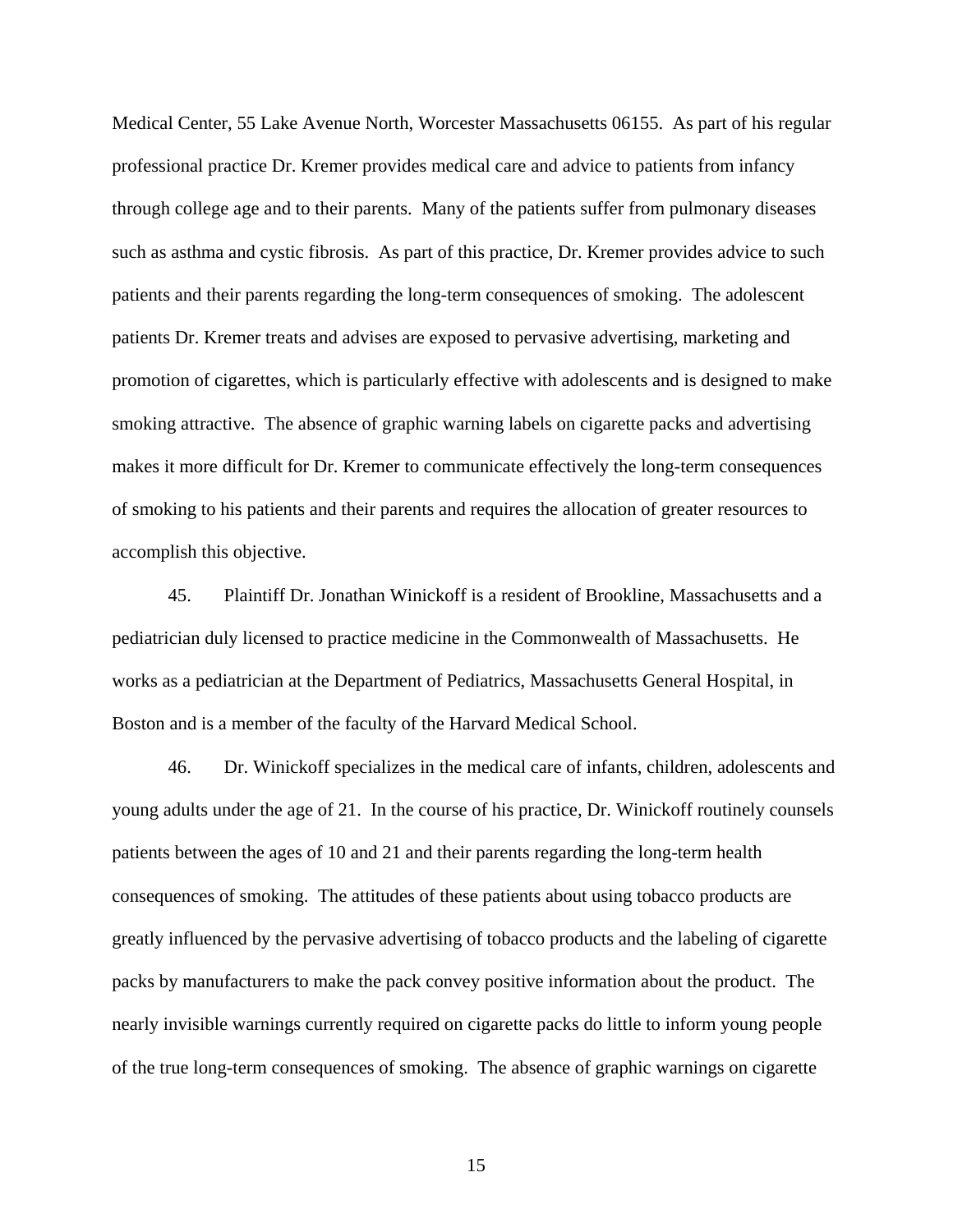packs and in cigarette advertising impedes the effectiveness of Dr. Winickoff's practice and causes him to expend additional resources to provide effective counseling. The presence of graphic warnings accurately depicting the long-term consequences of smoking would make Dr. Winickoff's counseling more effective and would enable him to use available resources more effectively to promote the health of his patients.

47. Plaintiff Dr. Lynda Young is a resident of Worcester, Massachusetts, and a pediatrician duly licensed to practice medicine in the Commonwealth of Massachusetts. She is employed as a pediatrician at the Department of Pediatrics, University of Massachusetts Medical Center, University Campus, 55 Lake Avenue North, Worcester, Massachusetts 01655.

48. Dr. Young specializes in the medical care of infants, children, adolescents, and young adults under the age of 21 years. In the course of her practice, Dr. Young routinely counsels patients between the ages of 10 and 21 and their parents regarding the long-term health consequences of smoking. The attitudes of these patients about using tobacco products are greatly influenced by the pervasive advertising of tobacco products and the labeling of cigarette packs by manufacturers to make the pack convey positive information about the product. The nearly invisible warnings currently required on cigarette packs do little to inform young people of the true long-term consequences of smoking.

49. The presence of graphic warnings accurately depicting the long-term consequences of smoking would make Dr. Young's counseling more effective and would enable her to use her available resources more efficiently to promote the health of her patients. Accordingly, the absence of graphic warnings impedes the effectiveness of Dr. Young's medical practice and causes her to expend additional resources to accomplish its results.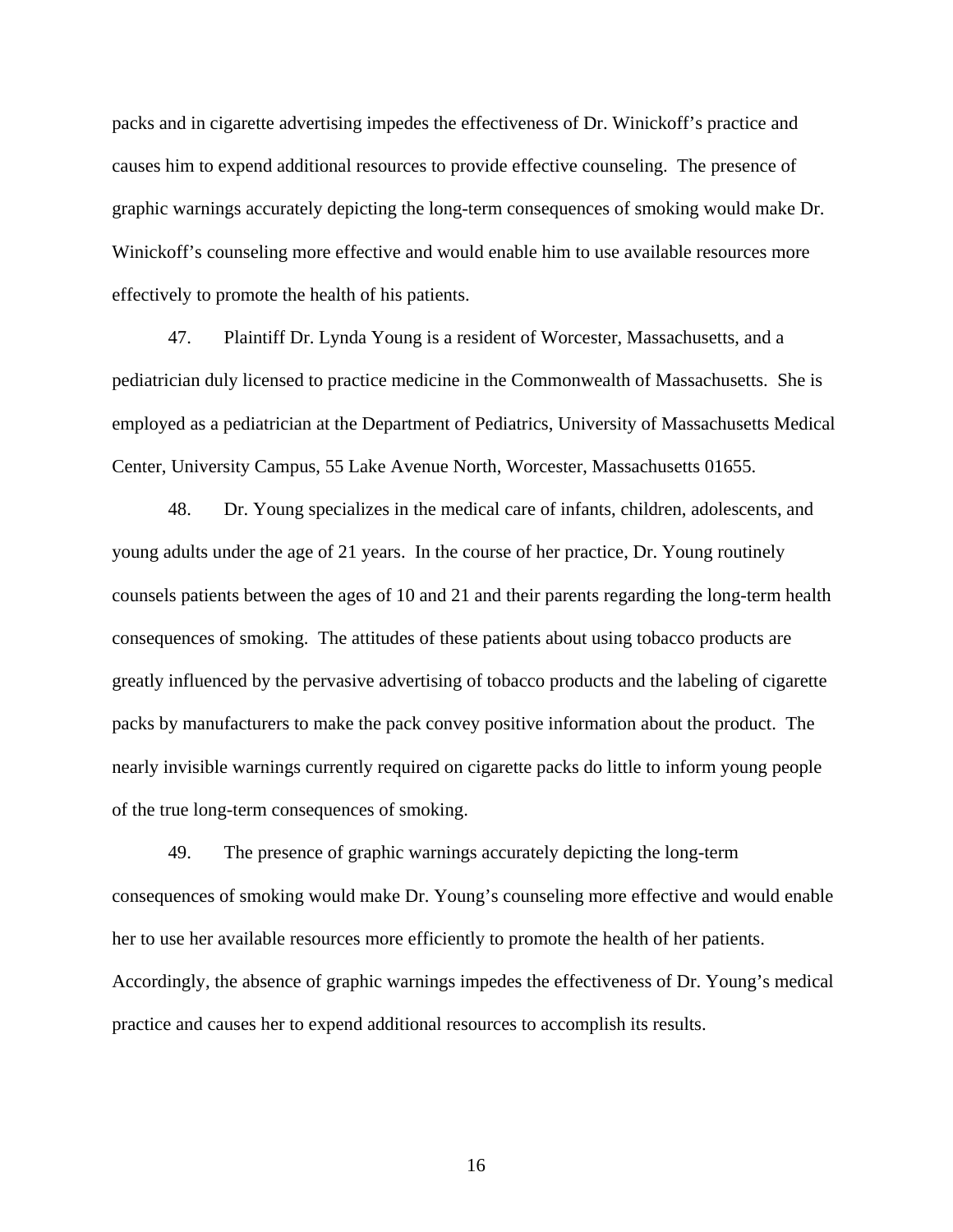50. Defendant United States Food and Drug Administration (the "FDA") is the federal agency that Congress instructed to promulgate a final rule implementing the requirements of Section 201 of the Tobacco Control Act by June 22, 2011.

#### **Facts**

## **The Tobacco Control Act**

51. Section 201 was enacted on June 22, 2009 as part of the Tobacco Control Act, which conferred jurisdiction on the FDA to regulate tobacco products.

52. Section 201 amended Section 4 of the Federal Cigarette Labeling and Advertising Act, 15 U.S.C. § 1333, to require FDA to issue a final rule requiring cigarette packages and advertisements to bear color graphics depicting the negative health consequences of smoking not later than two years after the enactment of the Tobacco Control Act. Section 201 also mandates the use of nine specific new textual warnings (to replace the text of warnings that have been unchanged since 1984), specifies the placement of the warnings on the packages and advertisements, specifies the size of the warnings, and specifies the type size of the text to be used. Section 201(a) provides that all the changes are to take effect 15 months after the issuance of the required rule.

53. Specifically, Section 201(a) provides:

Not later than 24 months after the date of enactment of the Family Smoking Prevention and Tobacco Control Act, the Secretary shall issue regulations that require color graphics depicting the negative health consequences of smoking to accompany the label statements specified in subsection (a)(1).

54. Subsection (a)(1) of Section 4 of the Federal Cigarette Labeling and Advertising

Act, 15 U.S.C. § 1333, as amended by the Tobacco Control Act, provides:

It shall be unlawful for any person to manufacture, package, sell, offer to sell, distribute, or import for sale or distribution within the United States any cigarettes the package of which fails to bear, in accordance with the requirements of this section, one of the following labels: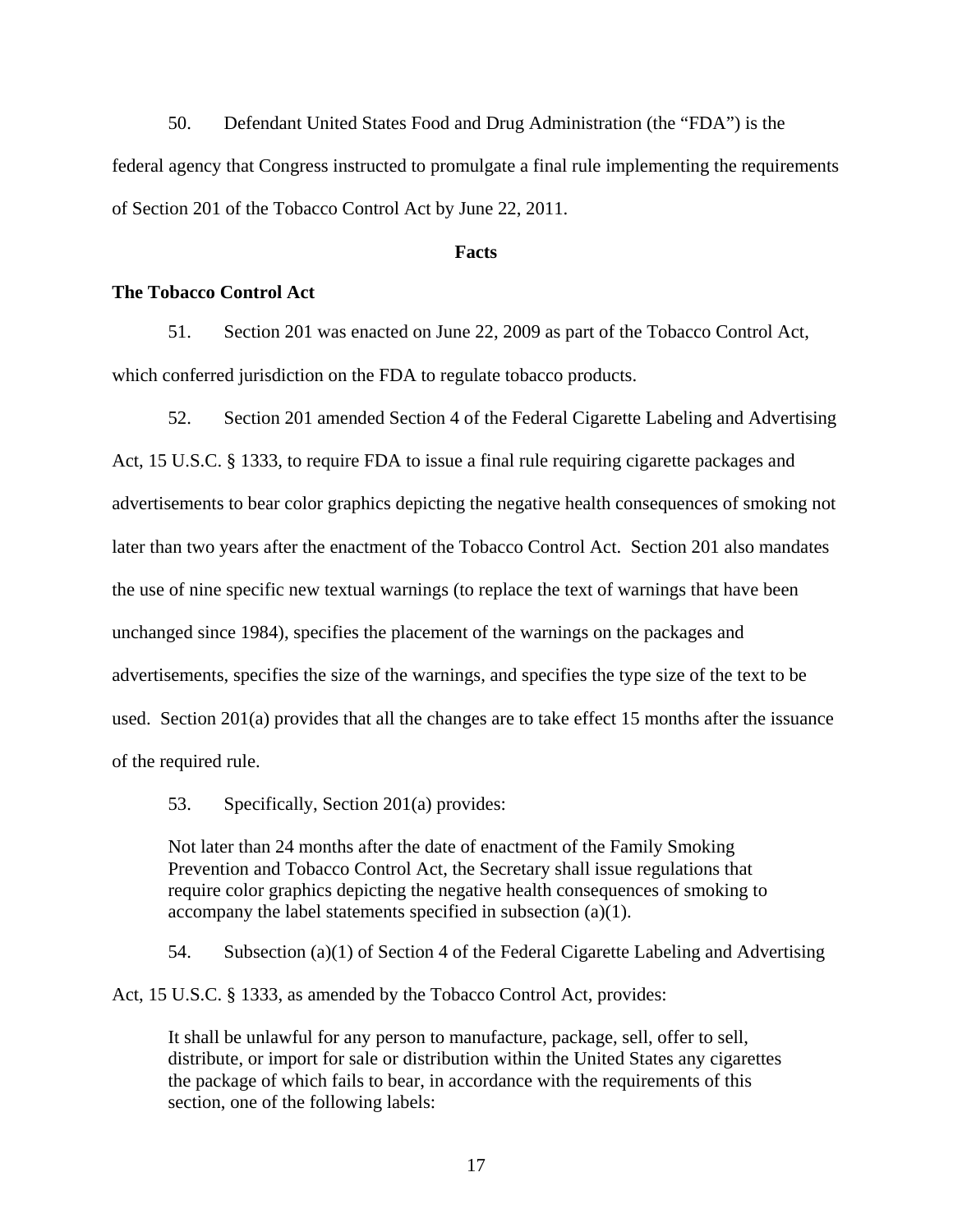WARNING: Cigarettes are addictive. WARNING: Tobacco smoke can harm your children. WARNING: Cigarettes cause fatal lung disease. WARNING: Cigarettes cause cancer. WARNING: Cigarettes cause strokes and heart disease. WARNING: Smoking during pregnancy can harm your baby. WARNING: Cigarettes can kill you. WARNING: Tobacco smoke causes fatal lung disease in nonsmokers. WARNING: Quitting smoking now greatly reduces serious risks to your health.

55. Subsection (a)(2) of Section 4 of the Federal Cigarette Labeling and Advertising

Act, 15 U.S.C. § 1333, as amended by the Tobacco Control Act, provides:

Each label statement required by paragraph (1) shall be located in the upper portion of the front and rear panels of the package . . . [and] shall comprise the top 50 percent of the front and rear panels of the package.

Subsection (a)(2) also specifies the type size of the textual warning.

56. Subsection (b)(1) of Section 201(a) requires the same textual warnings on all

advertisements for cigarettes.

57. Subsection (b)(1) of Section 201(a) provides:

It shall be unlawful for any tobacco product manufacturer, importer, distributor, or retailer of cigarettes to advertise or cause to be advertised within the United States any cigarette unless its advertising bears, in accordance with the requirements of this section, one of the labels specified in subsection (a).

58. Subsection (b)(2) specifies the placement type size of warning labels on cigarette

advertisements.

59. Subsection 201(b) provides that "[t]he amendment made by subsection (a) shall

take effect 15 months after the issuance of the regulations required by subsection (a)." Thus the

requirement of new textual and graphic warnings does not take effect until 15 months after the

issuance of the regulation requiring graphic warnings.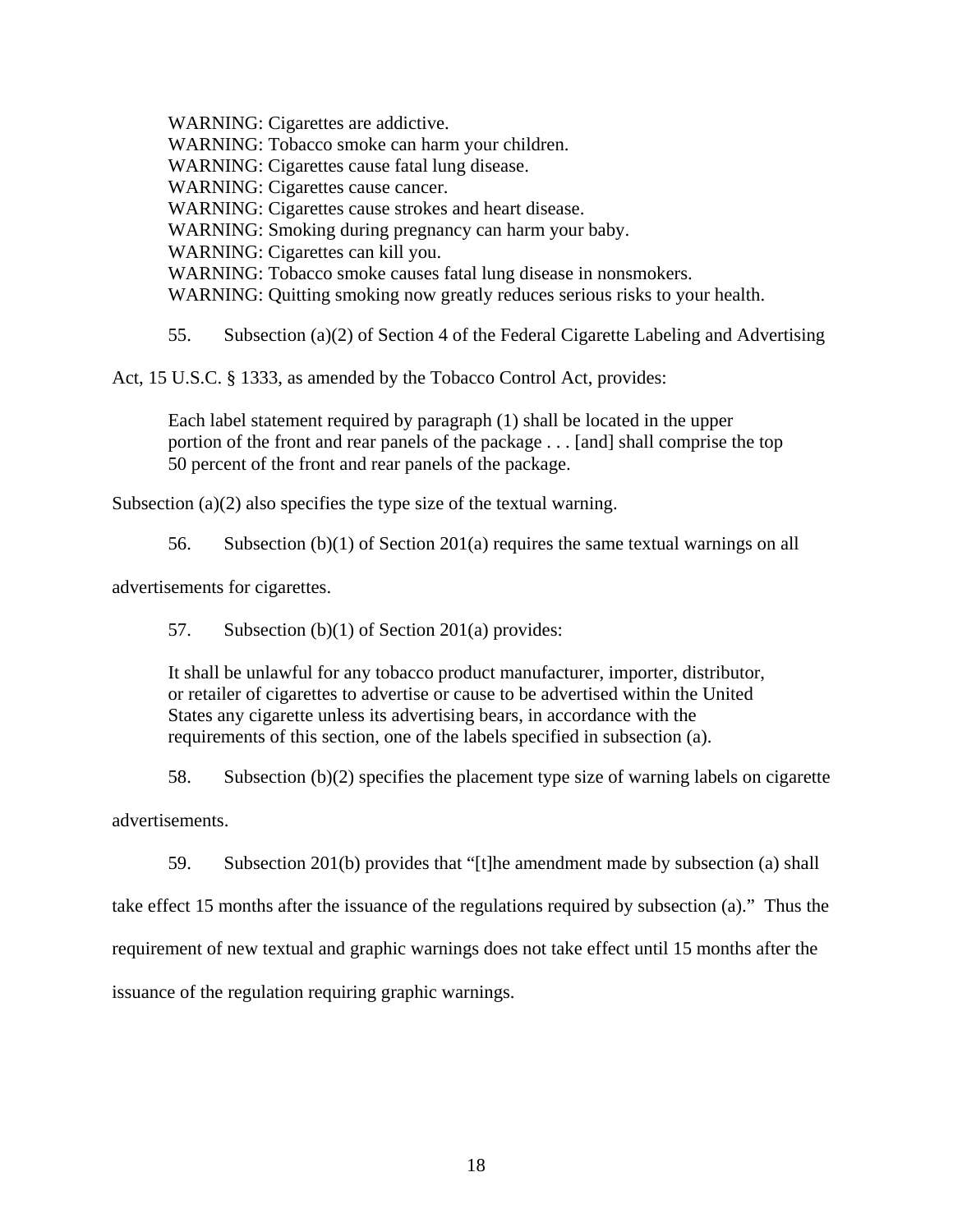60. Because the FDA has failed to issue the graphic warning regulations required by subsection (a), none of the requirements of Section 201 have been made effective either for cigarette packages or for advertising.

#### **The Importance of Graphic Warning Labels**

61. In enacting the Tobacco Control Act, Congress recognized that tobacco usage is the largest preventable cause of death in the United States and gave the FDA comprehensive authority to regulate tobacco products. The extensive statutory findings state that tobacco use causes over 400,000 deaths in the United States each year and approximately 8,600,000 Americans have chronic illnesses related to tobacco. Pub. L. 111-31, § 2(13). Virtually all new users of tobacco products are under the minimum age to purchase such products. *Id.* § 2(4). As the FDA has found, each day almost 1,000 U.S. children become new daily smokers. 75 Fed. Reg. 69,527.

62. The severity of the public health problem presented by tobacco usage caused Congress to give the FDA comprehensive regulatory authority over tobacco products that included a prohibition on the marketing of all new tobacco products unless the FDA issued an order finding that the marketing of the product was appropriate for the protection of the public health; a grant of authority to the FDA to establish product standards for tobacco products; and a broad grant of authority to the FDA to regulate the advertising, marketing, and sale of tobacco products.

63. Congress specifically found that advertising, marketing and promotion of tobacco products have been designed to attract young people to use tobacco products, that these efforts have resulted in increased use of tobacco by youth and that past efforts to deal with the consequences of the tobacco industry's advertising, marketing, and promotions had not been successful. Pub. L. 111-31, § 2(15). Congress found that children are exposed to substantial and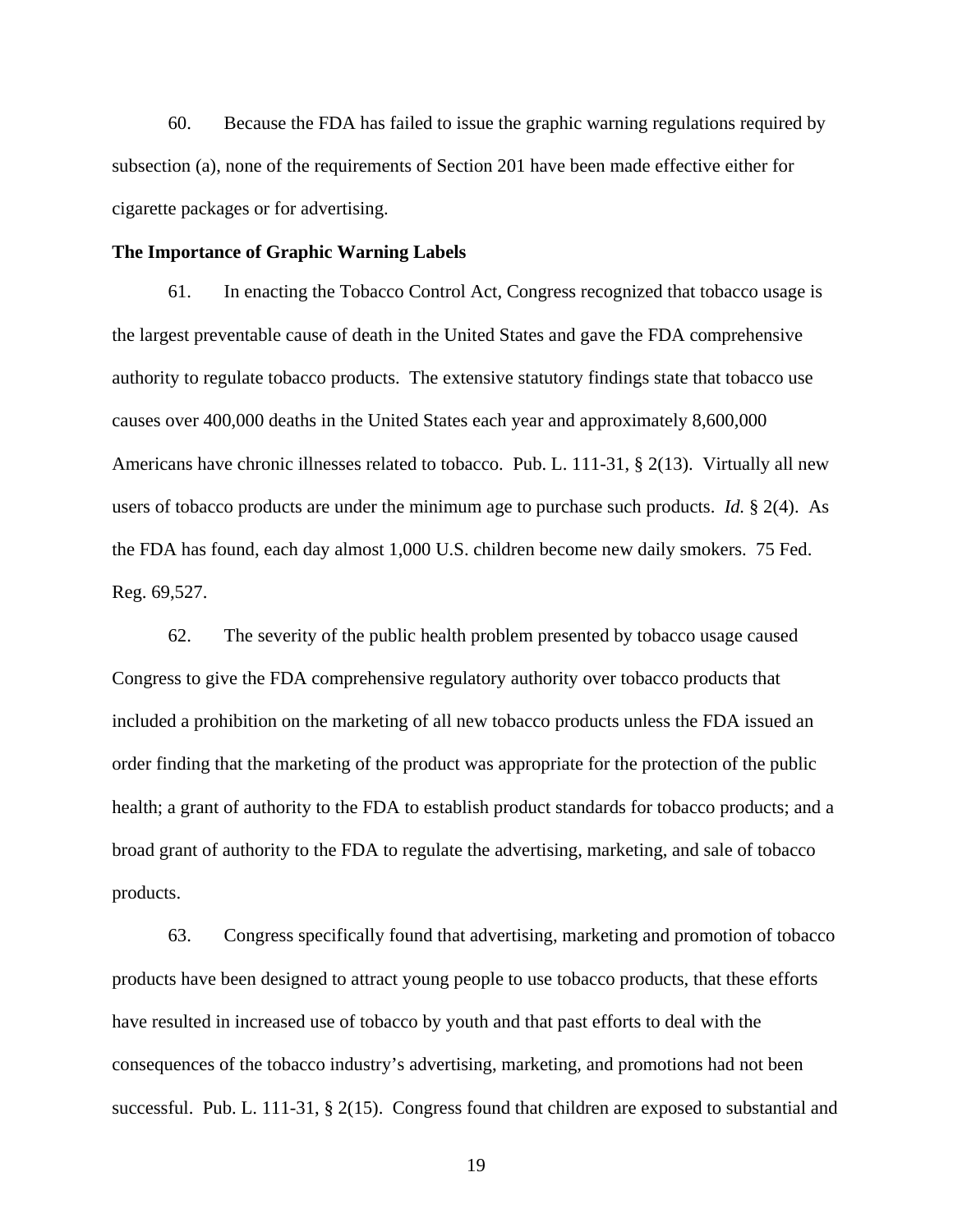unavoidable tobacco advertising that leads to favorable beliefs about tobacco use, plays a role in leading young people to overestimate the prevalence of tobacco use, and increases the number of young people who use tobacco. *Id.* § 2(20). Congress also found that children are more influenced by tobacco marketing than are adults. *Id.* § 2(23).

64. The requirement for new and more prominent textual warnings and graphic warning labels was an integral part of the regulatory program enacted by the Congress. As the FDA has properly understood, the purpose of the warning labels is to promote greater public knowledge of the health risks of using cigarettes and to convey to the public the adverse health consequences of smoking. 75 Fed. Reg. 69,526. The warning on a cigarette package can provide a clear, visible vehicle to communicate risk at a most crucial time for smokers and potential smokers. *Id*. at 69,529.

65. Although some textual warning has been required on cigarette packs since 1966, the warnings have been very small and have appeared on the side of cigarette packages where they have been difficult to see. In addition, the text of the warnings has not changed since 1984. *Id.* As the FDA itself found, "the unchanging nature of these warnings, as well as their small size and lack of a graphic image component, severely impairs their ability to effectively communicate to customers." *Id*. As a result, the agency found, "the current warnings in the United States frequently go unnoticed or fail to convey relevant information regarding health risks." *Id*. By contrast, "large pictorial warnings graphically convey the harm and danger that tobacco use causes." *Id.* at 69,532.

66. When it promulgated the 2011 Rule, the FDA found that the addition of graphic images will have a significant positive impact on public health and that the revised textual statements will communicate more effectively. *Id.* at 69,533.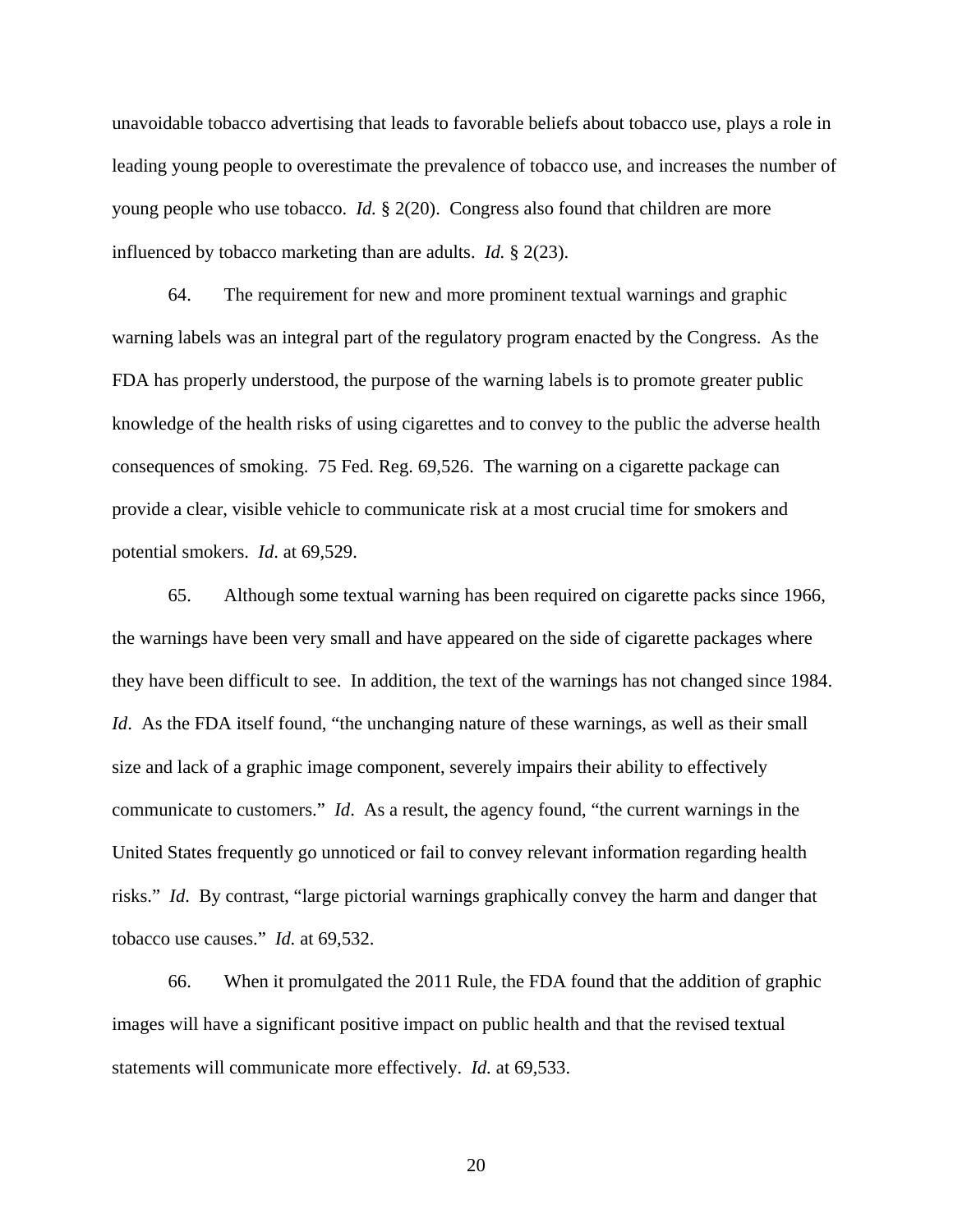67. The 2011 Rule was based on extensive scientific evidence, including a 2007 report from the Institute of Medicine describing existing warnings as "invisible" and finding that they fail to communicate relevant information in an effective way. The FDA cited substantial evidence indicating that larger cigarette health warnings, with graphic content, would offer significant health benefits over the existing warnings. 76 Fed. Reg. 36,628-36,636.

68. The international community recognizes the comparative public health value of graphic warnings that supplement textual warnings. More than 90 nations throughout the world have imposed requirements for graphic warnings for cigarette packages. At least 22 nations have mandated graphic warnings since the Court of Appeals vacated the 2011 Rule in 2012.

#### **A Rule Requiring Graphic Warning Label Would Not Be Unlawful On Its Face**

69. Shortly after the enactment of the Tobacco Control Act, in August 2009 a group of tobacco product manufacturers and sellers filed an action in the United States District Court for the Western District of Kentucky alleging that the provisions of Section 201 were unconstitutional on their face because they infringed the freedom of speech protected by the First Amendment. The District Court rejected this claim. *Commonwealth Brands, Inc. v. United States*, 678 F. Supp. 2d 512 (W.D. Ky. 2010). On March 19, 2012, the Court of Appeals affirmed this decision. *Discount Tobacco City & Lottery, Inc. v. United States*, 674 F.3d 509 (6th Cir. 2012). The Supreme Court denied plaintiffs' petition for a writ of certiorari on April 22, 2013. *American Snuff Co. v. United States*, 133 S. Ct. 1996 (2013).

## **The FDA's 2011 Rule Requiring Nine Specific Graphic Warning Labels**

70. Although the Tobacco Control Act specifies the precise text of the new warning labels, the placement of the warning labels on the packages and advertisements, and the type size to be used, the Act does not specify the specific graphic warnings to be required. Instead, Congress directed the FDA to promulgate a rule specifying the graphic warnings that must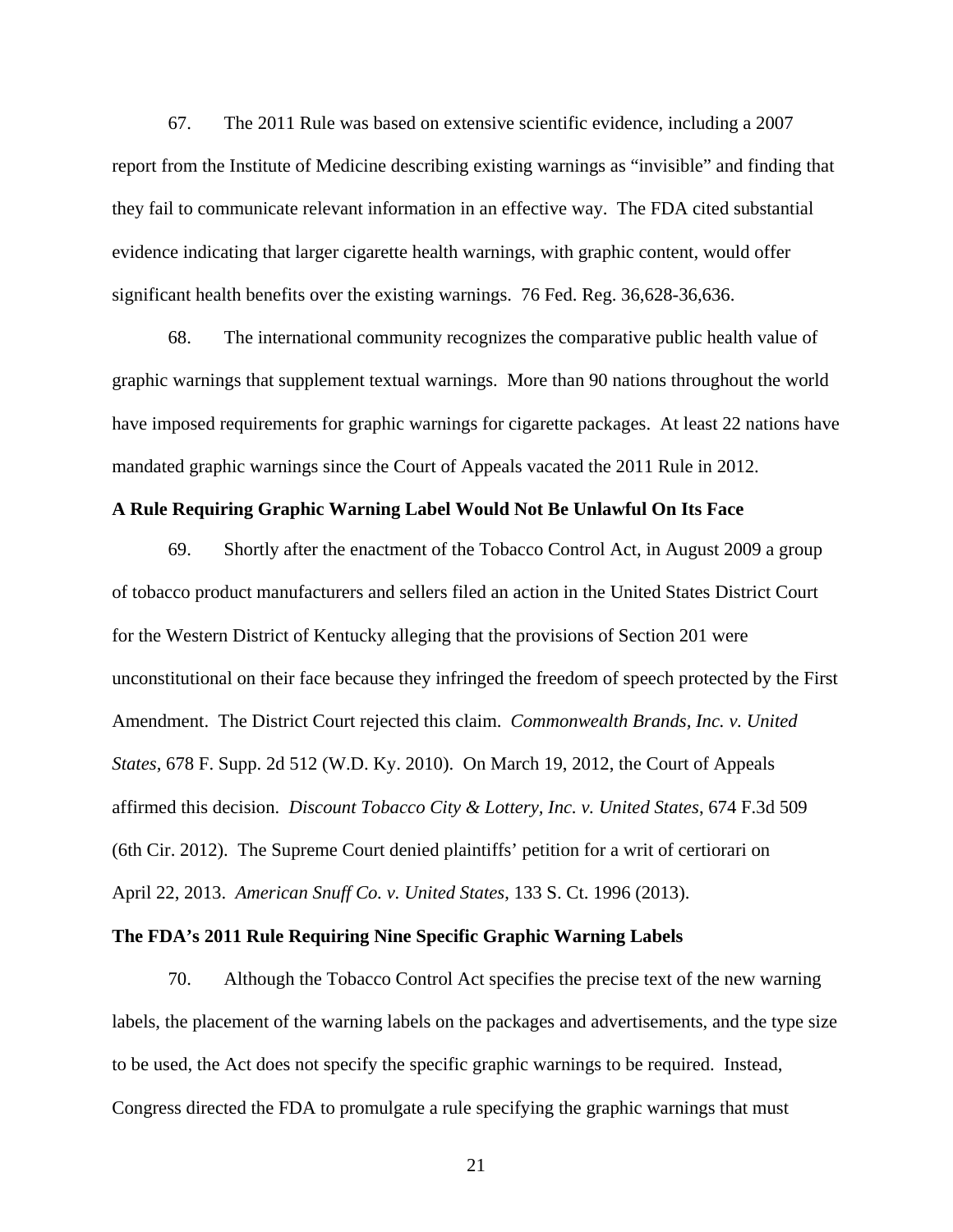accompany each of the nine new textual warnings required by the Act. In November 2010, the FDA issued a proposed rule designating 36 potential pictures and sought public comments. 75 Fed. Reg. 69,524 (Nov. 12, 2010). Plaintiffs AAP, ACS CAN, AHA, ALA, CTFK and Truth Initiative (then called "Legacy") submitted written comments on the proposed rule. After receiving public comment, the FDA selected nine of the potential pictures and again sought public comments. On June 22, 2011, at the two-year statutory deadline for completing its rulemaking, the FDA issued a final rule requiring the use of these nine specific graphic warnings. 76 Fed. Reg. 36,628.

#### **The Court of Appeals' Decision**

71. Once again, the tobacco industry sought to prevent the implementation of Section 201. This time, various tobacco product manufacturers and sellers sought review of the 2011 Rule in the United States District Court for the District of Columbia. They did not claim that Section 201 was unconstitutional on its face or challenge the statutorily mandated textual warnings, but instead challenged the specific graphic warnings mandated by the FDA in its 2011 Rule as well as the placement and type-style requirements. The District Court found that it was unconstitutional under the First Amendment, as applied, for the FDA to mandate the specific warning labels required by the 2011 Rule. *R.J. Reynolds Tobacco Co*. *v. FDA*, 845 F. Supp. 2d 266 (D.D.C. 2012). Its decision was affirmed by the Court of Appeals. *R.J. Reynolds Tobacco Co. v. FDA*, 696 F.3d 1205 (D.C. Cir. 2012).

72. The decision invalidating the specific warning labels specified in the 2011 Rule in no way suggested that every rule mandating graphic warnings would be unconstitutional or that the FDA is without power to comply with its statutory obligation to promulgate constitutionally permissible graphic warning label requirements under Section 201. In fact, during the course of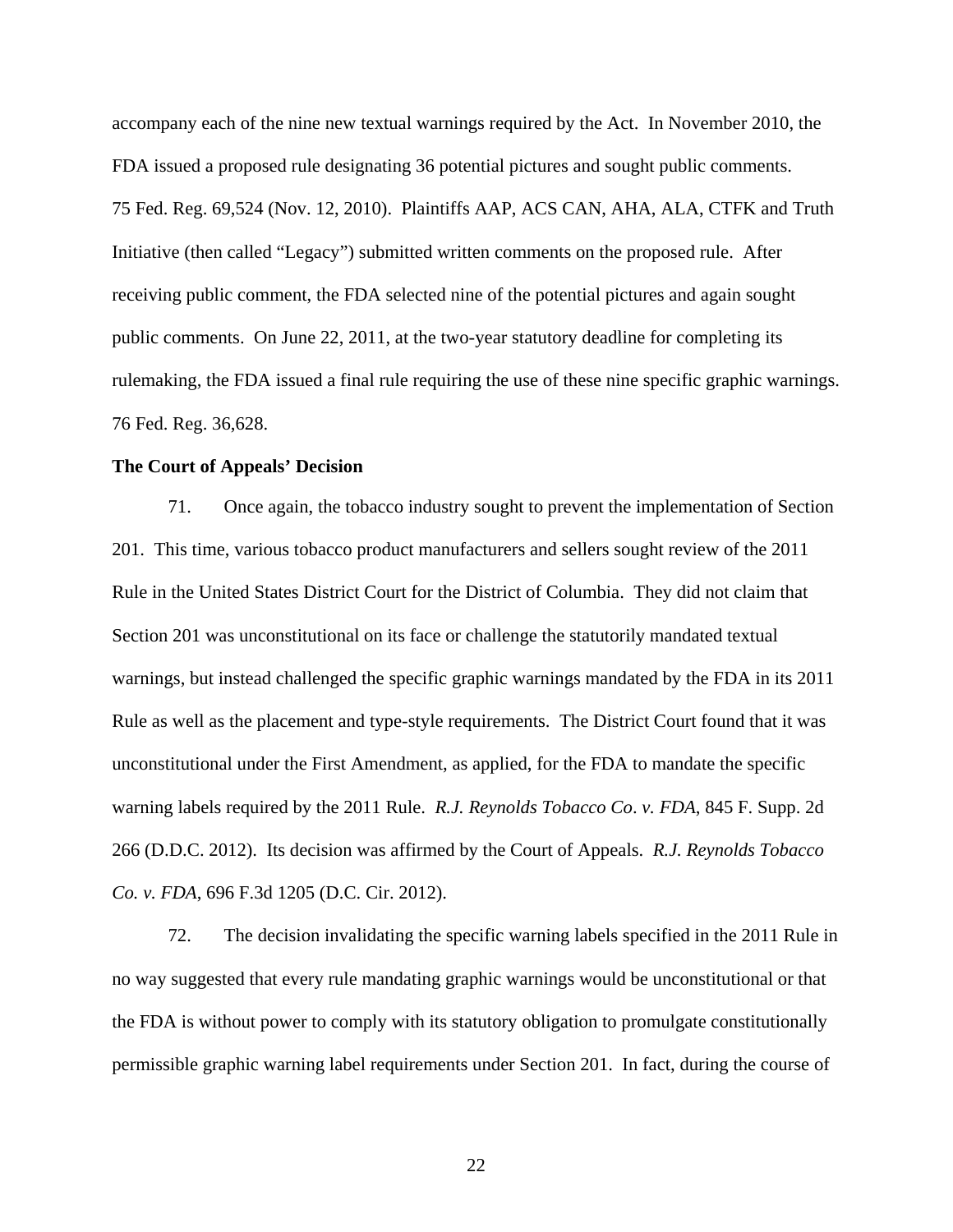the litigation, the tobacco industry plaintiffs conceded that different graphic warnings label requirements could be constitutional.

73. On March 15, 2013, in a letter to Congress, the Attorney General reported the FDA's intention to undertake research to support new rulemaking proceedings on graphic warnings and stated that, in these circumstances, and after consultation with the Department of Health and Human Services and the FDA, the Justice Department had determined not to seek Supreme Court review of the Court of Appeals' ruling in the *Reynolds* case. The Attorney General noted that the Court of Appeals "did not hold the provision of the Act directing FDA to promulgate graphic-warning regulations facially invalid," but held only "that the particular graphic warnings adopted in FDA's regulations violated the First Amendment, based on the record before FDA in the rulemaking proceedings, and it remanded the matter to the agency."

#### **The FDA's Failure to Promulgate a New Rule**

74. In the four years since the Court of Appeals vacated the 2011 Rule and remanded the matter to the FDA, the agency has not commenced any curative rulemaking proceeding. Certain of the plaintiffs wrote to the FDA on November 25, 2013 and again on August 14, 2014 urging the agency to promulgate a rule requiring graphic warning labels, as required by the Tobacco Control Act. In its most recent response, more than two years ago, on September 22, 2014 the FDA declined to comment on its plans, other than to indicate that it "is undertaking research to support a new graphic warnings rulemaking consistent with the TCA." Certain of the plaintiffs wrote to FDA Commissioner Califf again on August 3, 2016 urging agency compliance with the statutory mandate on graphic warnings because of its urgent public health importance.

75. The FDA has not yet promulgated or even proposed a new rule as required by the Tobacco Control Act even though the agency said, years ago, that it would develop and issue a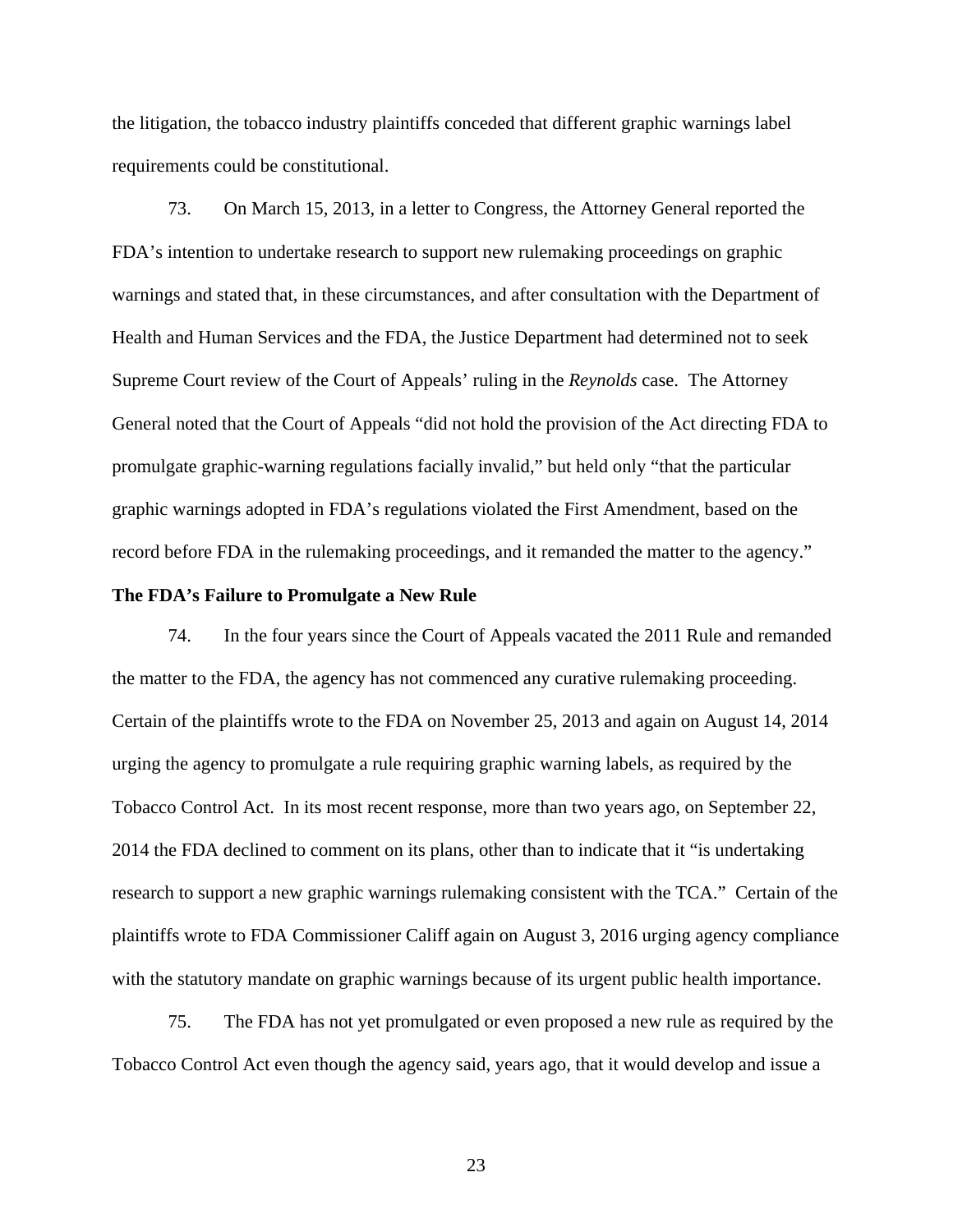new set of graphic warning labels consistent with the Act. No proposed rule even appears on the FDA's Unified Regulatory Agenda for future action.

76. The FDA has been in violation of Section 201 for more than four years. During that time, over three million Americans, the vast majority of them minors, have begun to smoke on a regular basis. Half of them will die prematurely as a result of tobacco-related disease. During the time FDA has been in violation of Section 201, almost two million Americans have died of tobacco-related disease.

77. The FDA's failure to comply with the requirements of section 201 has materially diminished the effectiveness of the overall regulatory program enacted by the Tobacco Control Act.

78. Each of the plaintiffs or their members have suffered actual and particularized injury as a result of the FDA's failure to comply with its statutory duty to promulgate a lawful rule requiring the use of graphic warning labels as required by Section 201. The only way to redress these injuries is for the FDA to promulgate such a rule.

79. Plaintiffs have no administrative remedies to pursue under the Tobacco Control Act or the Food, Drug and Cosmetic Act or any other applicable provision of law. A proceeding under 5 U.S.C. § 706(1) or, in the alternative, under 28 U.S.C. § 1361 is the only available means to compel FDA's compliance with Section 201.

80. The FDA's demonstrated unwillingness to comply with Section 201's unambiguous statutory mandate and the importance of providing the public with the health benefits of the warning labels required by Section 201 warrant the issuance of an order under 5 U.S.C. § 706(1) or a writ of mandamus compelling the FDA to promulgate a rule mandating the use of graphic warning labels that comply with Section 201.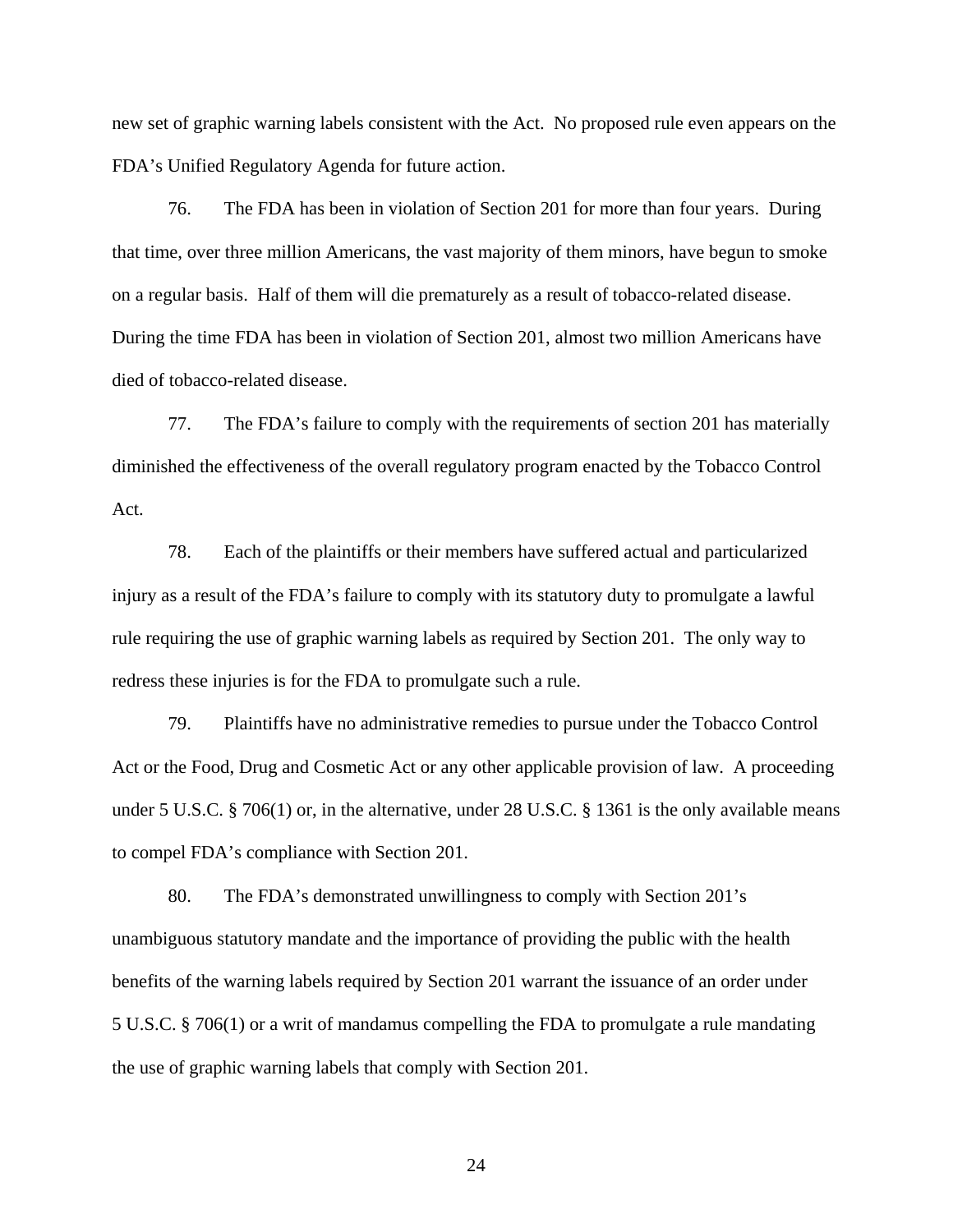#### **Count I: Claim under the APA**

81. The plaintiffs adopt by reference the allegations of ¶¶ 1-80 of this Complaint.

82. The Administrative Procedure Act provides a remedy to "compel agency action unlawfully withheld or unreasonably delayed." 5 U.S.C. § 706(1).

83. The FDA has unlawfully withheld and unreasonably delayed action on a rule to implement the graphic warning requirements of Section 201 of the Tobacco Control Act within the meaning of  $5$  U.S.C.  $\S$  706(1).

#### **Count II: Claim under the Mandamus Statute**

84. The plaintiffs adopt by reference the allegations of  $\P$  1-80 of this Complaint.

85. The federal mandamus statute gives the court jurisdiction to compel an agency of the United States to perform a nondiscretionary duty owed to a plaintiff as a matter of law. 28 U.S.C. § 1361.

86. The FDA has failed to perform its nondiscretionary duty owed to plaintiffs to issue a rule under Section 201 of the Act within the meaning of 28 U.S.C. § 1361.

WHEREFORE, plaintiffs ask that the Court:

(1) Declare the FDA to be in violation of the Tobacco Control Act;

(2) Issue an order under § 706(1) of the APA or a writ of mandamus to compel the FDA to submit for the Court's review a proposed timetable for expedited rulemaking in accordance with Section 201;

(3) Issue an order under § 706(1) of the APA or writ of mandamus to compel the FDA by a date certain to complete notice-and-comment rulemaking on a new rule to implement the graphic warnings requirements of Section 201;

(4) Award plaintiffs' their attorneys' fees and costs pursuant to 28 U.S.C. § 2412; and